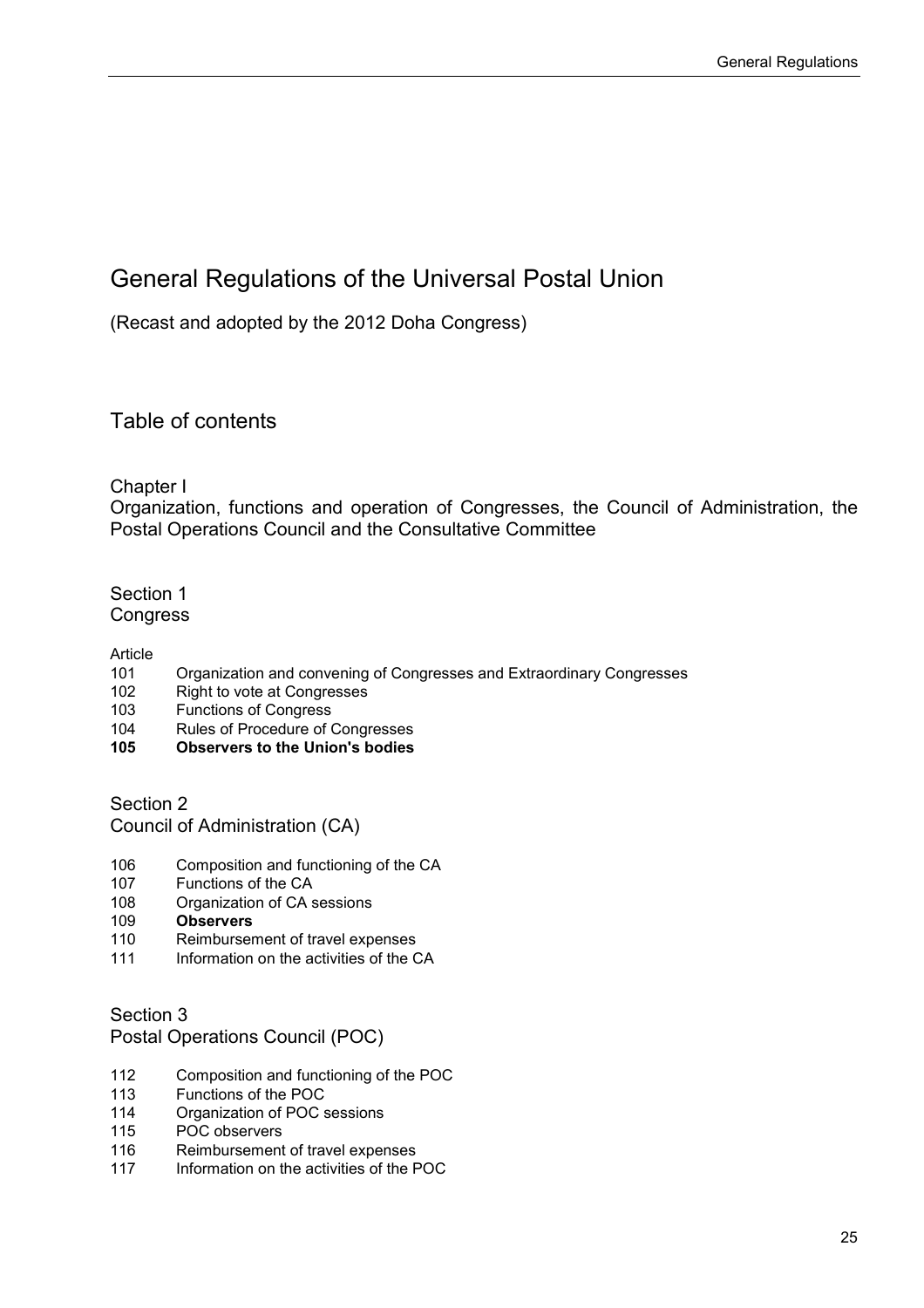# Section 4 Consultative Committee (CC)

- 118 Aim of the CC<br>119 Composition of
- 119 Composition of the CC<br>120 Membership of the CC
- 120 Membership of the CC<br>121 Functions of the CC
- 121 Functions of the CC<br>122 Organization of the 0
- 122 Organization of the CC<br>123 Representatives of the
- Representatives of the Consultative Committee at the Council of Administration, the Postal Operations Council and Congress
- 124 CC observers<br>125 Information or
- Information on the activities of the CC

## Chapter II International Bureau

# Section 1 Election and duties of the Director General and Deputy Director General

- 126 Election of the Director General and Deputy Director General of the International Bureau<br>127 Duties of the Director General
- 127 Duties of the Director General<br>128 Duties of the Deputy Director (
- Duties of the Deputy Director General

## Section 2 Secretariat of the Union bodies and the Consultative Committee

- 129 General remarks<br>130 Preparation and d
- Preparation and distribution of documents of the Union bodies
- 131 List of member countries
- 132 Information. Opinions. Requests for **explanation** and amendment of the Acts. Inquiries. Role in the settlement of accounts
- 133 Technical cooperation
- 134 Forms supplied by the International Bureau
- 135 Acts of Restricted Unions and Special Agreements<br>136 Union periodical
- Union periodical
- 137 **Annual** report on the work of the Union

# Chapter III

Submission, consideration of proposals, notification of decisions adopted and entry into force of the Regulations and other decisions adopted

- 138 Procedure for submitting proposals to Congress
- 139 Procedure for submitting proposals amending the Convention or the Agreements between **Congresses**
- 140 Consideration of proposals amending the Convention or the Agreements between Congresses
- 141 Procedure for submitting proposals to the Postal Operations Council concerning the preparation of new Regulations in the light of decisions taken by Congress
- 142 Amendment of the Regulations by the Postal Operations Council<br>143 Motification of decisions adopted between Congresses
- Notification of decisions adopted between Congresses
- 144 Entry into force of the Regulations and of the other decisions adopted between Congresses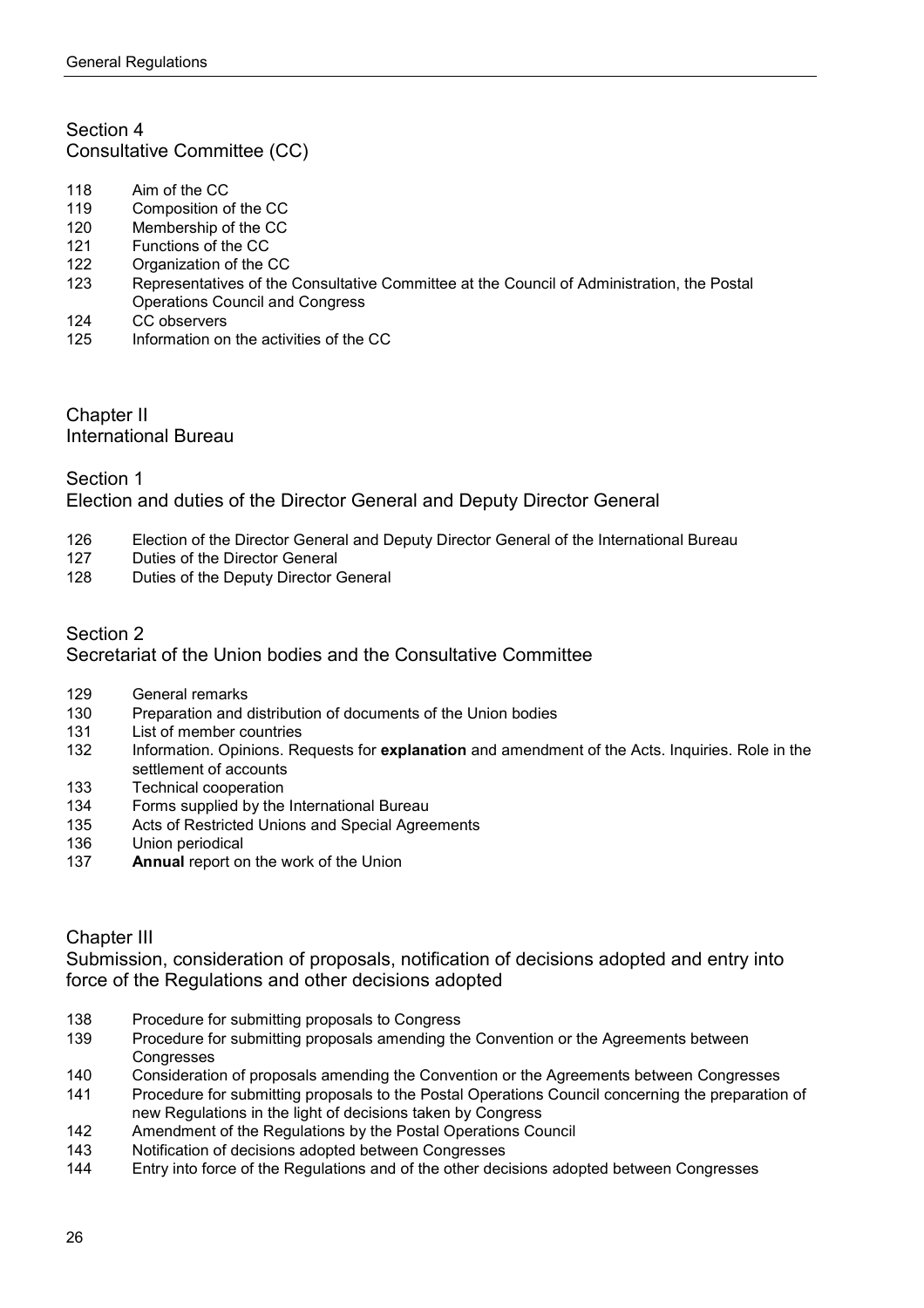# Chapter IV **Finance**

- 145 Fixing of the expenditure of the Union<br>146 Regulation of member countries' contr
- 146 Regulation of member countries' contributions<br>147 Shortfalls in financing
- 147 Shortfalls in financing<br>148 Supervision of book-k
- 148 Supervision of book-keeping and accounting<br>149 Automatic sanctions
- 149 Automatic sanctions<br>150 Contribution classes
- 150 Contribution classes<br>151 Payment for supplies
- 151 Payment for supplies from the International Bureau<br>152 Organization of user-funded subsidiary bodies
- **152 Organization of user-funded subsidiary bodies**

# Chapter V Arbitration

153 Arbitration procedure

# Chapter VI Use of languages within the Union

- 154 Working languages of the International Bureau<br>155 Languages used for documentation, for debates
- Languages used for documentation, for debates and for official correspondence

# Chapter VII Final provisions

- 156 Conditions for approval of proposals concerning the General Regulations<br>157 Proposals concerning the Agreements with the United Nations
- Proposals concerning the Agreements with the United Nations
- 158 Amendment, entry into force and duration of the General Regulations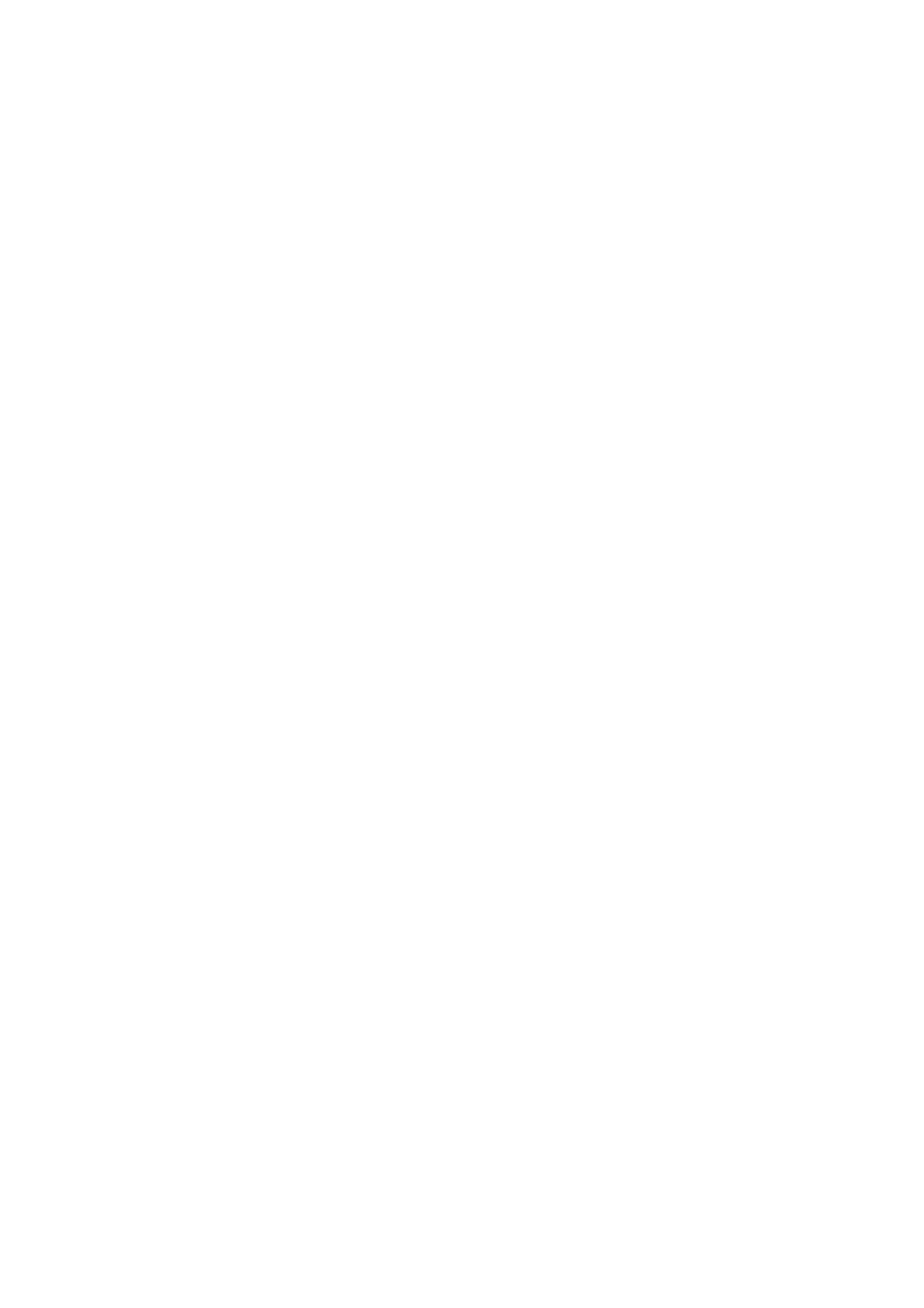# General Regulations of the Universal Postal Union

(Recast and adopted by the 2012 Doha Congress)

The undersigned plenipotentiaries of the Governments of member countries of the Union, having regard to article 22.2 of the Constitution of the Universal Postal Union, concluded at Vienna on 10 July 1964, have, by common consent, and subject to article 25.4 of the Constitution, drawn up in these General Regulations the following provisions securing the application of the Constitution and the functioning of the Union.

# Chapter I

Organization, functions and operation of Congresses, the Council of Administration, the Postal Operations Council and the Consultative Committee

Section 1

Congress

Article 101

Organization and convening of Congresses and Extraordinary Congresses (Const. 14, 15)

1 The representatives of member countries shall meet in Congress not later than four years after the end of the year during which the preceding Congress took place.

2 Each member country shall arrange for its representation at Congress by one or more plenipotentiaries furnished by their Government with the necessary powers. It may, if need be, arrange to be represented by the delegation of another member country. Nevertheless it shall be understood that a delegation may represent only one member country other than its own.

In principle, each Congress shall designate the country in which the next Congress will be held. If that designation proves inapplicable, the Council of Administration shall be authorized to designate the country where Congress is to meet, after consultation with the latter country.

4 After consultation with the International Bureau, the host Government shall fix the definitive date and the precise locality of Congress. In principle one year before that date, the host Government shall send an invitation to the Government of each member country of the Union. This invitation may be sent direct or through the intermediary of another Government or through the Director General of the International Bureau.

5 When a Congress has to be convened without a host Government, the International Bureau, with the agreement of the Council of Administration and after consultation with the Government of the Swiss Confederation, shall take the necessary steps to convene and organize the Congress in the country in which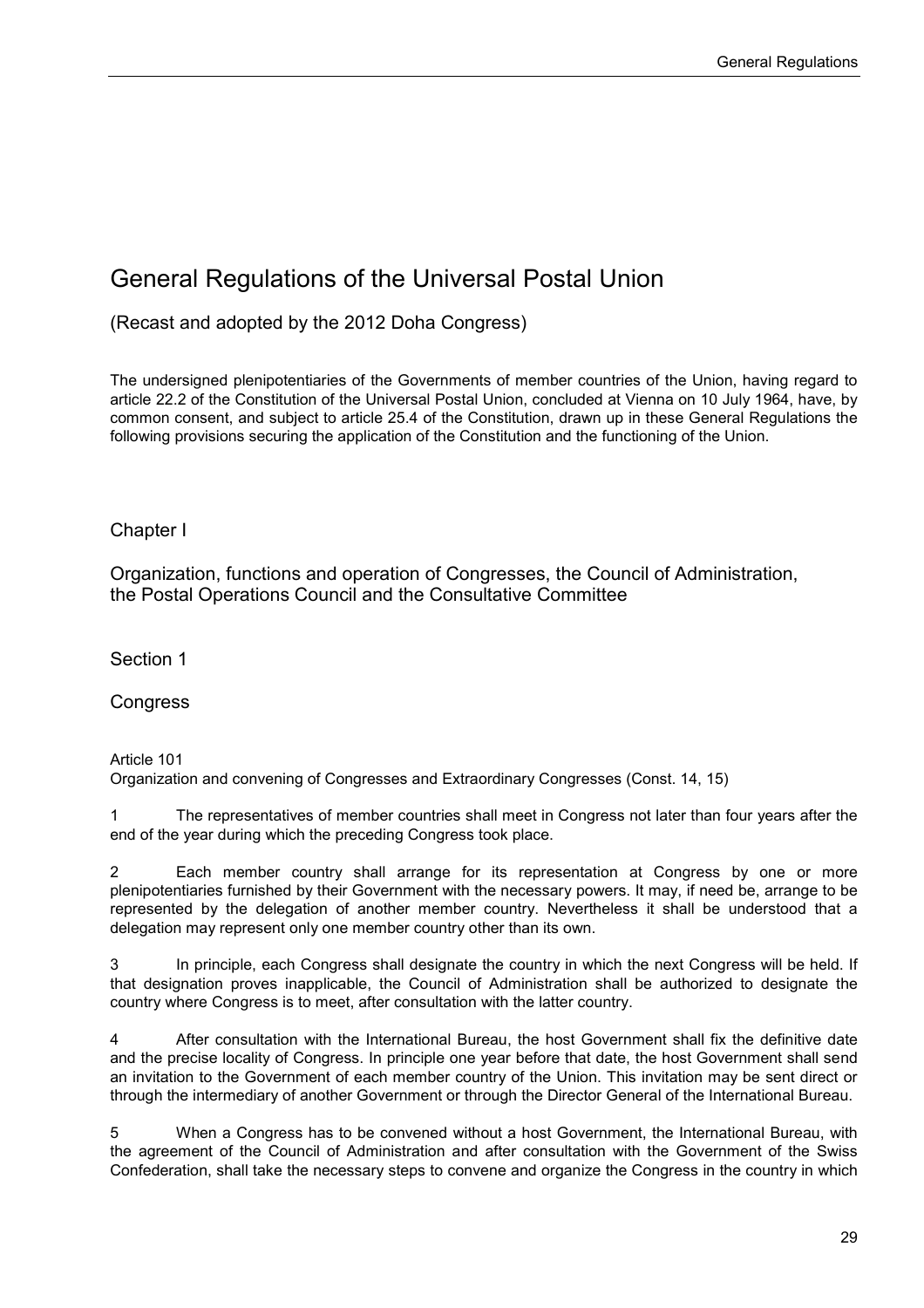the seat of the Union is situated. In this event, the International Bureau shall perform the functions of the host government.

6 The meeting place of an Extraordinary Congress shall be fixed, after consultation with the International Bureau, by the member countries which have initiated that Congress.

7 Paragraphs 2 to 5 and article 102 shall be applicable by analogy to Extraordinary Congresses.

Article 102 Right to vote at Congress

1 Each member country shall be entitled to one vote, subject to the sanctions provided for in article **149**.

#### Article 103 Functions of Congress

1 On the basis of proposals by member countries, the Council of Administration and the Postal Operations Council, Congress shall:

- 1.1 determine the general principles for achieving the object and purpose of the Union set out in the Preamble and article 1 of the Constitution;
- 1.2 consider and adopt, where appropriate, proposals for amendments to the Constitution, General Regulations, Convention and Agreements submitted by member countries and the Councils, in accordance with article 29 of the Constitution and article **138** of the General Regulations;
- 1.3 set the date for the entry into force of the Acts;
- 1.4 adopt its Rules of Procedure and the amendments to those Rules;
- 1.5 consider the comprehensive reports on the work of the Council of Administration, the Postal Operations Council and the Consultative Committee, covering the period from the previous Congress, presented by these respective bodies in accordance with articles **111, 117 and 125** of the General Regulations;
- 1.6 adopt the Union's strategy;
- 1.7 fix the maximum amount of the Union's expenditure, in accordance with article 21 of the Constitution;
- 1.8 elect the member countries to sit on the Council of Administration and the Postal Operations Council;
- 1.9 elect the Director General and Deputy Director General;
- 1.10 set in a Congress resolution the ceiling of the costs to be borne by the Union for the production of documents in Chinese, German, Portuguese and Russian.

2 Congress, as the supreme body of the Union, shall deal with such other questions concerning postal services.

Article 104

Rules of Procedure of Congresses (Const. 14)

1 For the organization of its work and the conduct of its debates, Congress shall apply its Rules of Procedure.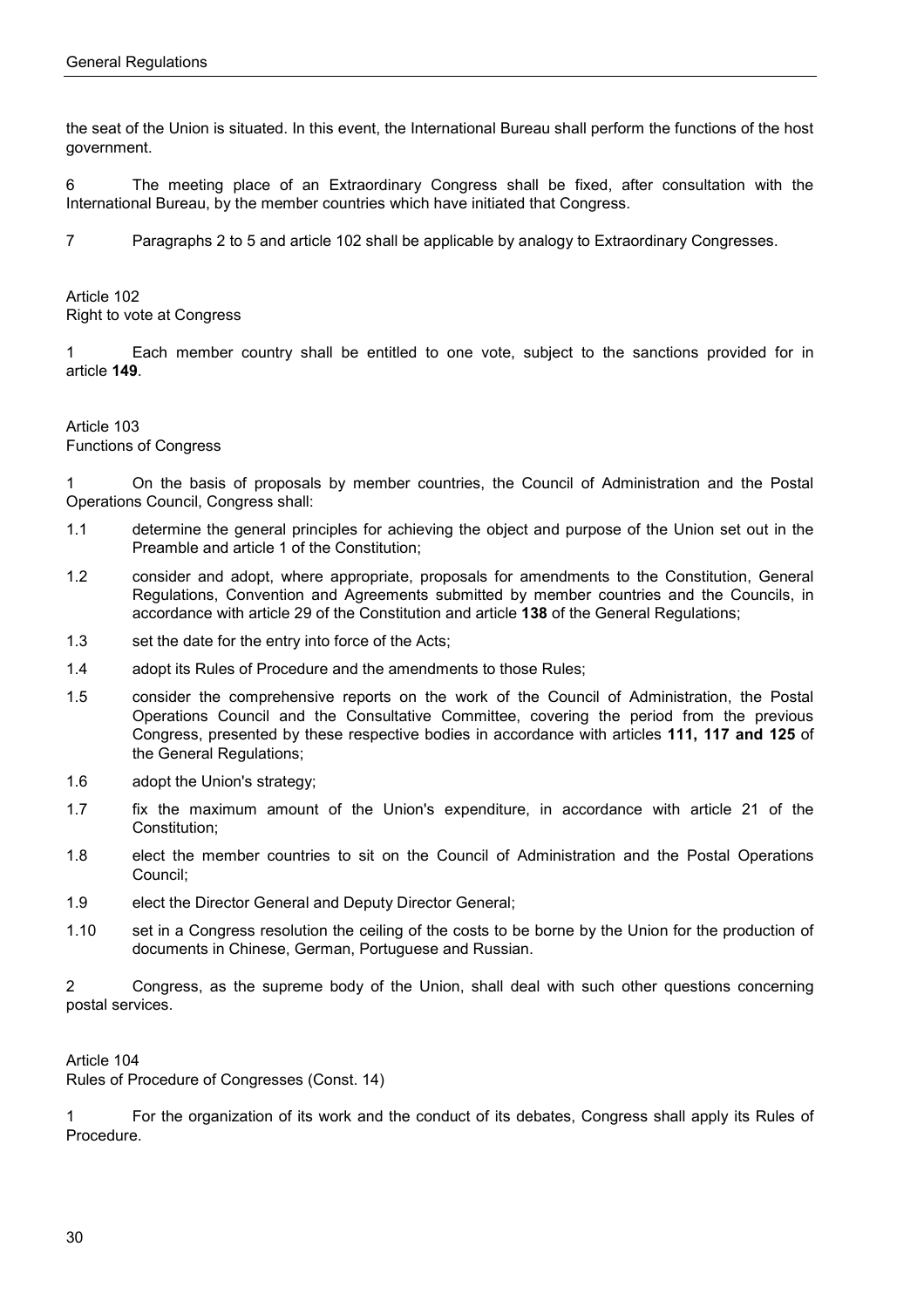2 Each Congress may amend its Rules of Procedure under the conditions laid down in those Rules of Procedure.

#### **Article 105**

**Observers to the Union's bodies** 

**1 The following entities shall be invited to participate in the plenary sessions and committee meetings of Congress, the Council of Administration and the Postal Operations Council as observers:**

**1.1 representatives of the United Nations;**

**1.2 Restricted Unions;** 

**1.3 members of the Consultative Committee;** 

**1.4 entities authorized to attend Union meetings as observers by virtue of a resolution or decision of Congress.** 

**2 The following entities, if duly designated by the Council of Administration in accordance with article 107.1.12 shall be invited to attend specific meetings of Congress as ad hoc observers:** 

**2.1 specialized agencies of the United Nations and other intergovernmental organizations;** 

**2.2 any international body, any association or enterprise, or any qualified person.**

**3 In addition to the observers defined in paragraph 1 of this article, the Council of Administration and the Postal Operations Council may designate ad hoc observers to attend their meetings in accordance with their Rules of Procedure, when this is in the interests of the Union and its bodies.**

Section 2

Council of Administration (CA)

Article 106 Composition and functioning of the CA (Const. 17)

1 The Council of Administration shall consist of forty-one members who shall exercise their functions during the period between two successive Congresses.

2 The chairmanship shall devolve by right on the host member country of Congress. If that member country waives this right, it shall become a de jure member and, as a result, the geographical group to which it belongs shall have at its disposal an additional seat, to which the restrictive provisions of paragraph 3 shall not apply. In that case, the Council of Administration shall elect to the chairmanship one of the members belonging to the geographical group of the host member country.

3 The forty other members of the Council of Administration shall be elected by Congress on the basis of an equitable geographical distribution. At least a half of the membership is renewed at each Congress; no member country may be chosen by three successive Congresses.

4 Each member of the Council of Administration shall appoint its representative, who shall be competent in postal matters. The members of the Council of Administration shall take an active part in its work.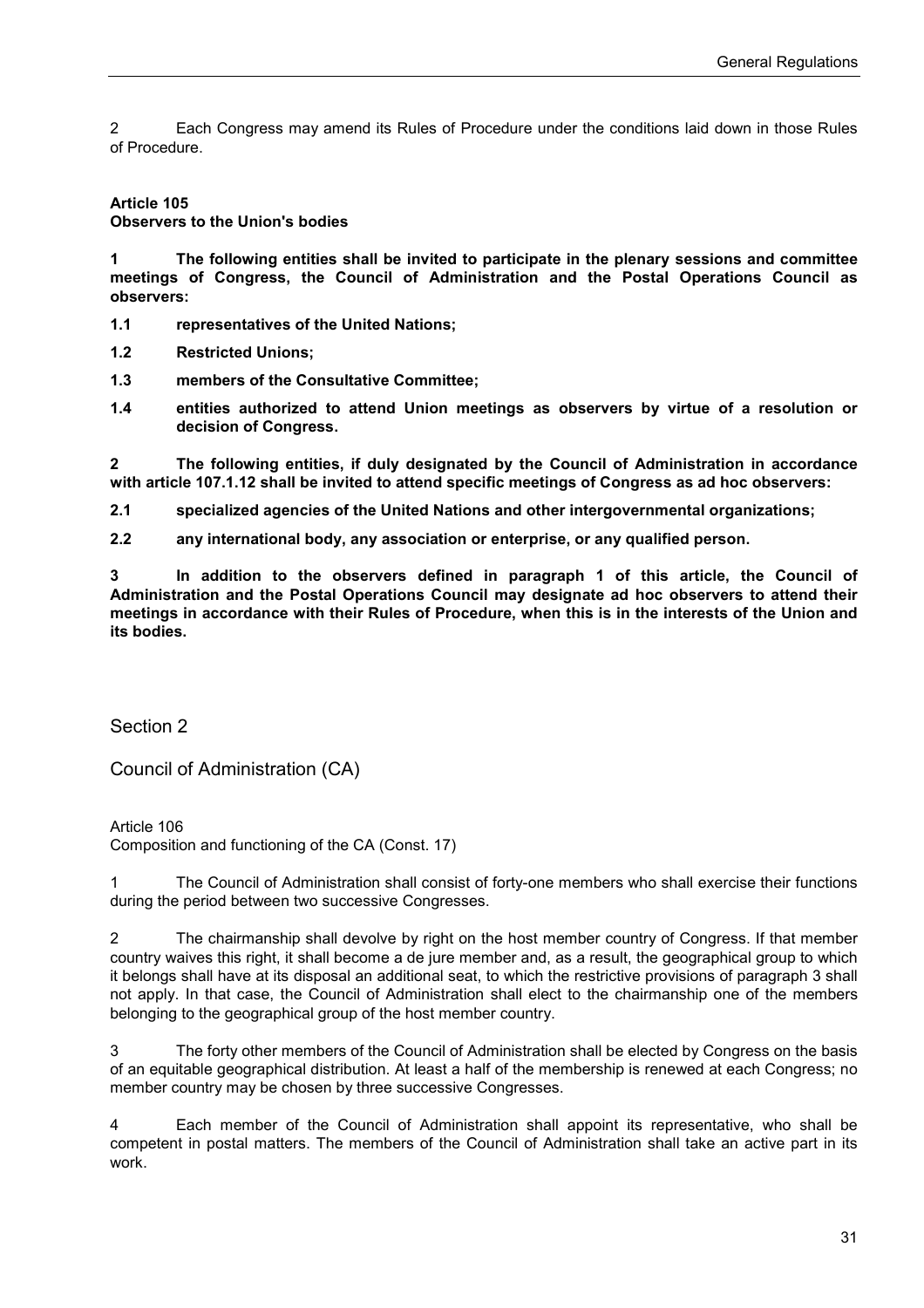5 The office of member of the Council of Administration shall be unpaid. The operational expenses of this Council shall be borne by the Union.

Article 107 Functions of the CA

- 1 The Council of Administration shall have the following functions:
- 1.1 Supervises all the activities of the Union between Congresses, ensuring compliance with the decisions of Congress, studying questions with respect to governmental policies on postal issues, and taking account of international regulatory developments such as those relating to trade in services and to competition.
- 1.2 Promotes, coordinates and supervises all forms of postal technical assistance within the framework of international technical cooperation.
- **1.3 Examines the draft quadrennial UPU business plan approved by Congress, and finalizes it by bringing the activities set out in the draft plan for the four-year period into line with the actual resources available. The plan should also, if appropriate, be in line with the results of the prioritization process carried out by Congress. The finalized version of the quadrennial business plan, completed and approved by the CA, will then form the basis for the preparation of the annual UPU Programme and Budget as well as for the annual operating plans to be drawn up and implemented by the CA and POC.**
- 1.4 Considers and approves the **annual** programme and budget and the accounts of the Union**, while taking into account the final version of the UPU Business Plan, as described in article 107.1.3.**
- 1.5 Authorizes the ceiling of expenditure to be exceeded, if circumstances so require, in accordance with article 145.3 to 5.
- 1.6 Authorizes election of a lower contribution class, if it is so requested, in accordance with the conditions set out in article 150.6.
- 1.7 Authorizes a change of geographical group if it is so requested by a member country, taking into account the views expressed by the member countries which are members of the geographical groups concerned.
- 1.8 Creates or abolishes International Bureau posts taking into account the restrictions imposed by the expenditure ceiling fixed.
- 1.9 Decides on the contacts to be established with member countries in order to carry out its functions.
- 1.10 After consulting the Postal Operations Council, decides on the **relations** to be established with the organizations which are not observers **within the meaning of article 105.1.**
- 1.11 Considers and approves the reports by the International Bureau on UPU relations with other international bodies and takes the decisions which it considers appropriate on the conduct of such relations and the action to be taken on them.
- 1.12 Designates in due course, after consulting the Postal Operations Council and the Secretary General**, the specialized agencies of the United Nations,** international organizations, associations, enterprises and qualified persons to be invited **as ad hoc observers to** specific meetings of Congress and its Committees when this is in the interest of the Union or the work of the Congress and instructs the Director General of the International Bureau to issue the necessary invitations.
- 1.13 Designates the member country where the next Congress is to be held in the case provided for in article 101.3.
- 1.14 Determines in due course and after consulting the Postal Operations Council the number of Committees required to carry out the work of Congress, and specifies their functions.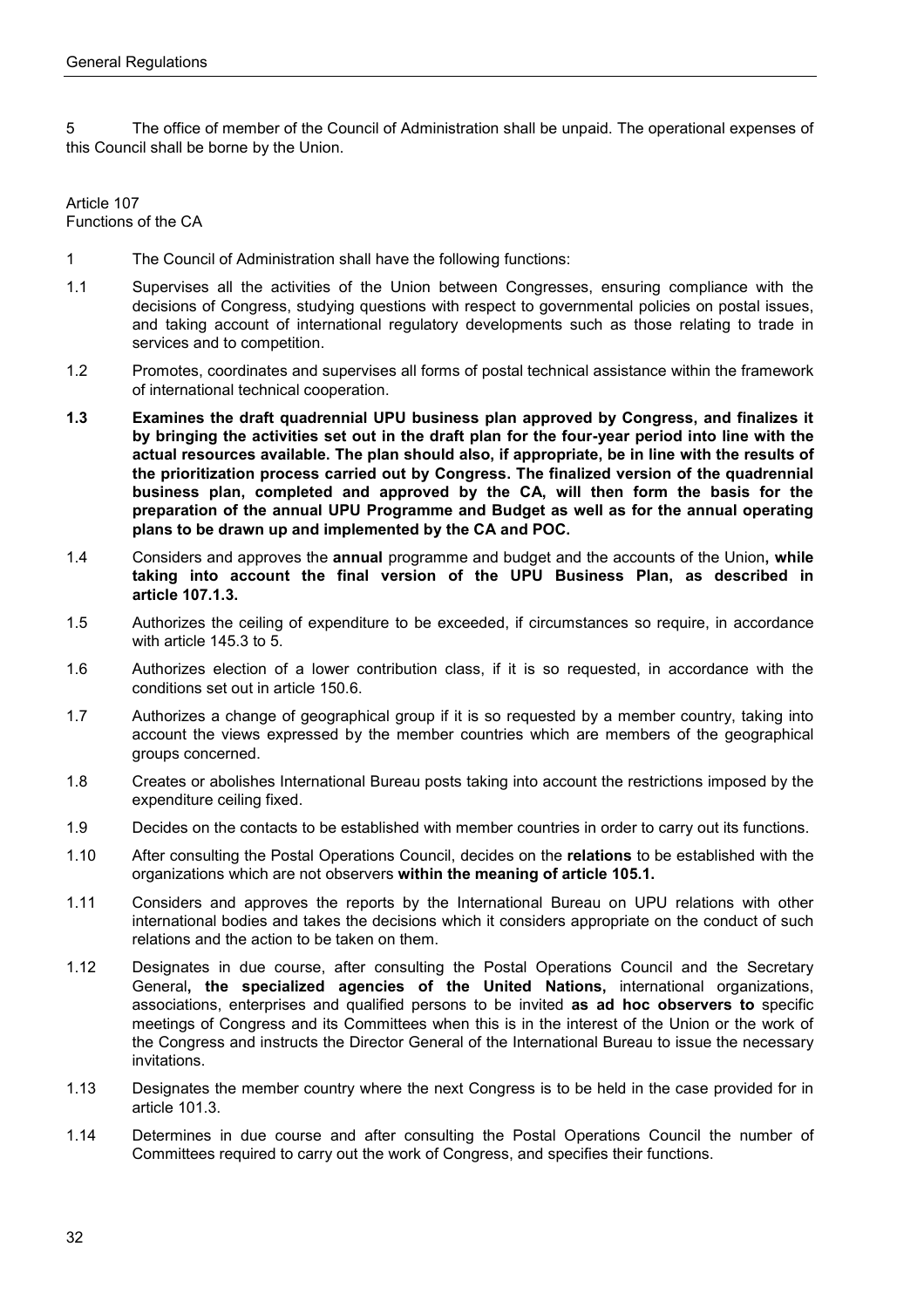- 1.15 Designates, after consulting the Postal Operations Council and subject to the approval of Congress, the member countries prepared:
- 1.15.1 to assume the vice-chairmanships of Congress and the chairmanships and vice-chairmanships of the Committees, taking as much account as possible of the equitable geographical distribution of the member countries; and
- 1.15.2 to sit on the Restricted Committees of the Congress.
- 1.16 Designates those of its members that will serve as members of the Consultative Committee.
- 1.17 Considers and approves, within the framework of its competence, any action considered necessary to safeguard and enhance the quality of and to modernize the international postal service.
- 1.18 Studies, at the request of Congress, the Postal Operations Council or member countries, administrative, legislative and legal problems concerning the Union or the international postal service; it shall be for the Council of Administration to decide, in the above-mentioned fields, whether it is expedient to undertake the studies requested by member countries between Congresses.
- 1.19 Formulates proposals which shall be submitted for the approval either of Congress or of member countries in accordance with article 140.
- 1.20 Submits subjects for study to the Postal Operations Council for examination in accordance with article 113.1.6.
- 1.21 Reviews and approves, in consultation with the Postal Operations Council, the draft Strategy for presentation to Congress.
- 1.22 Receives and discusses reports and recommendations from the Consultative Committee and considers recommendations from the Consultative Committee for submission to Congress.
- 1.23 Provides control over the activities of the International Bureau.
- 1.24 Approves the **annual** report on the work of the Union and the **annual** Financial Operating Reports prepared by the International Bureau and, where appropriate, furnishes observations on them.
- 1.25 Establishes principles, as may be considered necessary, for the Postal Operations Council to take into account in its study of questions with major financial repercussions (charges, terminal dues, transit charges, basic airmail conveyance rates and the posting abroad of letter-post items), follows closely the study of these questions, and reviews and approves, for conformity with the aforementioned principles, Postal Operations Council proposals relating to these questions.
- 1.26 Approves, within the framework of its competence, the recommendations of the Postal Operations Council for the adoption, if necessary, of regulations or of a new procedure until such time as Congress takes a decision in the matter.
- 1.27 Considers the annual report prepared by the Postal Operations Council and any proposals submitted by the Council.
- 1.28 Approves the four-yearly report prepared by the International Bureau in consultation with the Postal Operations Council, on the performance of member countries in respect of the execution of the Union Strategy approved by the preceding Congress, for submission to the following Congress.
- 1.29 Establishes the framework for the organization of the Consultative Committee and concurs in the organization of the Consultative Committee, in accordance with the provisions of article **122**.
- 1.30 Establishes criteria for membership of the Consultative Committee and approves or rejects applications for membership in accordance with those criteria, ensuring that action on the applications is accomplished through an expedited process between meetings of the Council of Administration.
- 1.31 Lays down the Financial Regulations of the Union.
- 1.32 Lays down the rules governing the Reserve Fund.
- 1.33 Lays down the rules governing the Special Fund.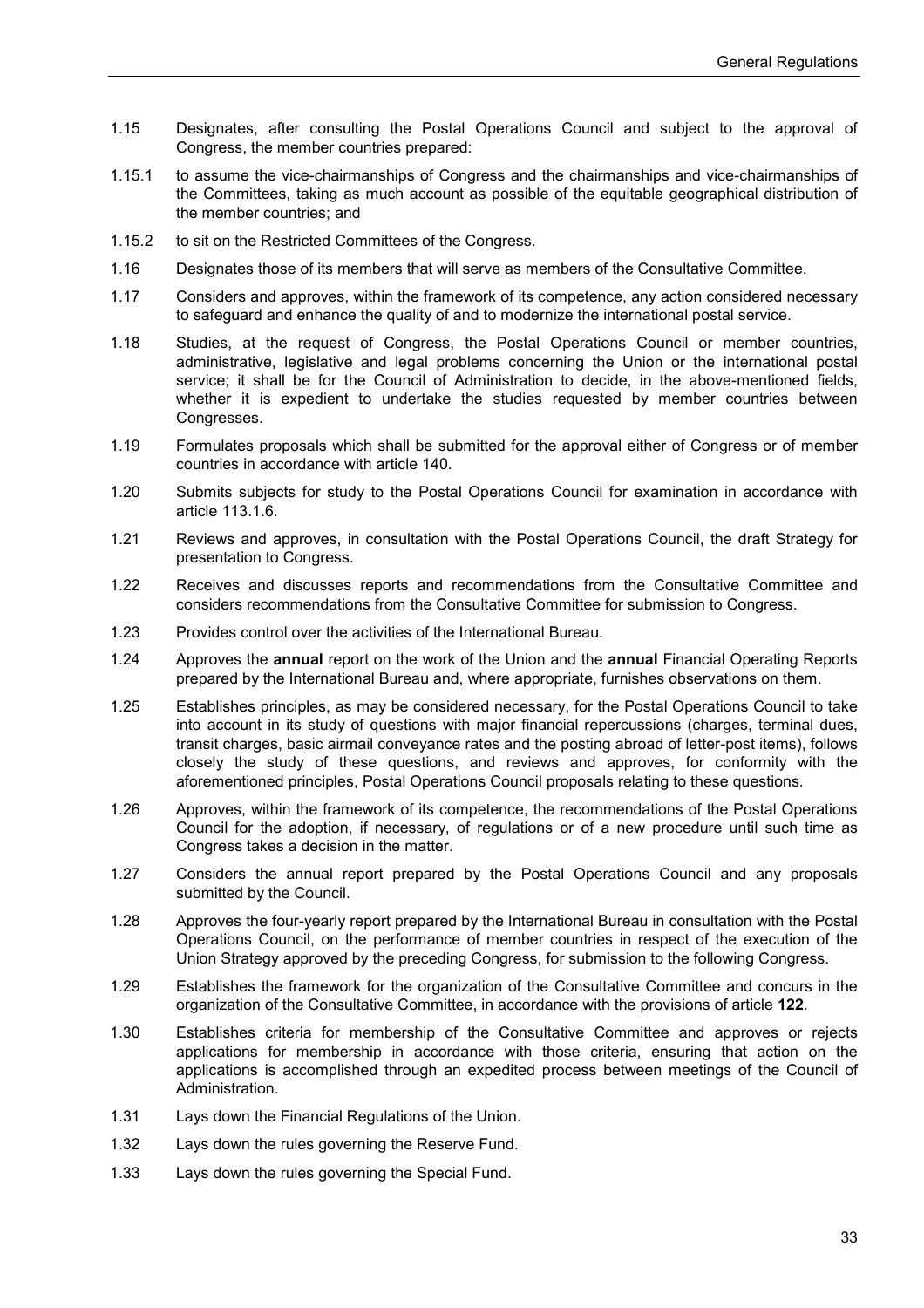- 1.34 Lays down the rules governing the Special Activities Fund.
- 1.35 Lays down the rules governing the Voluntary Fund.
- 1.36 Lays down the Staff Regulations and the conditions of service of the elected officials.
- 1.37 Lays down the Regulations of the Social Fund.
- **1.38 Exercises, within the context of article 152, overall supervision of the creation and activities of user-funded subsidiary bodies.**

Article 108 Organization of CA sessions

1 At its **constituent** meeting, which shall be convened **and opened** by the Chairman of Congress, the Council of Administration shall elect four Vice-Chairmen from among its members and draw up its Rules of Procedure.

2 On convocation by its Chairman, the Council of Administration shall meet in principle once a year, at Union headquarters.

3 The Chairman **and** Vice-Chairmen and the Committee Chairmen **and Vice-Chairmen** of the Council of Administration shall form the Management Committee. This Committee shall prepare and direct the work of each session of the Council of Administration. It shall approve, on behalf of the Council of Administration, the **annual** report prepared by the International Bureau on the work of the Union and it shall take on any other task which the Council of Administration decides to assign to it or the need for which arises in the course of the strategic planning process.

4 The Chairman of the Postal Operations Council shall represent that body at meetings of the Council of Administration when the agenda contains questions of interest to the Postal Operations Council.

5 The Chairman of the Consultative Committee shall represent that organization at meetings of the Council of Administration when the agenda contains questions of interest to the Consultative Committee.

#### Article 109 **Observers**

- 1 Observers
- 1.1 To ensure effective liaison between the work of the two bodies, the Postal Operations Council may designate representatives to attend Council of Administration meetings as observers.
- 1.2 **Member countries of the Union which are not members of the Council, as well as the observers and ad hoc observers referred to in article 105,** may participate in the plenary sessions and Committee meetings of the Council of Administration, without the right to vote.
- 2 Principles
- 2.1 For logistical reasons, the Council of Administration may limit the number of attendees per observer **and ad hoc observer** participating. It may also limit their right to speak during the debates.
- 2.2 Observers **and ad hoc observers** may, at their request, be allowed to cooperate in the studies undertaken, subject to such conditions as the Council may establish to ensure the efficiency and effectiveness of its work. They may also be invited to chair Working Parties and Project Teams when their experience or expertise justifies it. The participation of observers **and ad hoc observers** shall be carried out without additional expense for the Union.
- 2.3 In exceptional circumstances, **members of the Consultative Committee and ad hoc observers** may be excluded from a meeting or a portion of a meeting or may have their right to receive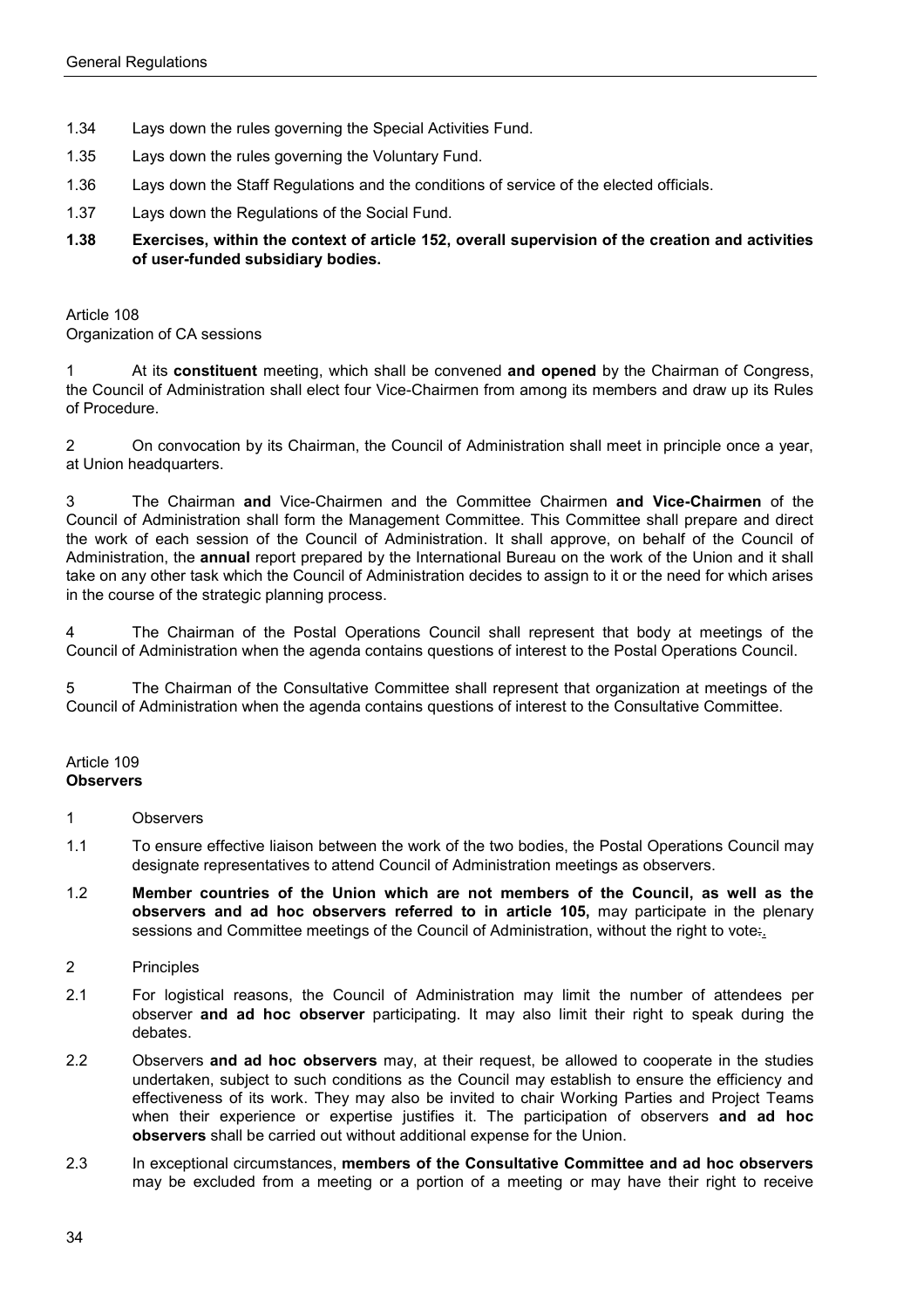documents restricted if the confidentiality of the subject of the meeting or document so requires. This restriction may be decided on a case-by-case basis by any body concerned or its Chair. The case-by-case situations shall be reported to the Council of Administration and to the Postal Operations Council when matters of interest to the Postal Operations Council are concerned. If it considers this necessary, the Council of Administration may subsequently review restrictions, in consultation with the Postal Operations Council where appropriate.

Article 110

Reimbursement of travel expenses

1 The travel expenses of the representative of each of the members of the Council of Administration participating in its meetings shall be borne by his member country. However, the representative of each of the member countries classified as developing or least developed countries according to the lists established by the United Nations shall, except for meetings which take place during Congress, be entitled to reimbursement of the price of an economy class return air ticket or first class return rail ticket, or expenses incurred for travel by any other means, subject to the condition that the amount does not exceed the price of the economy class return air ticket. The same entitlement shall be granted to each member of its Committees, Working Parties or other bodies when these meet outside Congress and the sessions of the Council.

Article 111

Information on the activities of the CA

1 After each session, the Council of Administration shall inform the member countries and their designated operators, the Restricted Unions and the members of the Consultative Committee about its activities by sending them, inter alia, a summary record and its resolutions and decisions.

2 The Council of Administration shall make to Congress a comprehensive report on its work and send it to the member countries of the Union, their designated operators and the members of the Consultative Committee at least two months before the opening of Congress.

Section 3

Postal Operations Council (POC)

Article 112 Composition and functioning of the POC

1 The Postal Operations Council shall consist of forty members who shall exercise their functions during the period between successive Congresses.

2 The members of the Postal Operations Council shall be elected by Congress on the basis of qualified geographical distribution. Twenty-four seats shall be reserved for developing member countries and sixteen seats for developed member countries. At least one third of the members shall be renewed at each Congress.

3 Each member of the Postal Operations Council shall appoint its representative, who shall have responsibilities for delivering services mentioned in the Acts of the Union. The members of the Postal Operations Council shall take an active part in its work.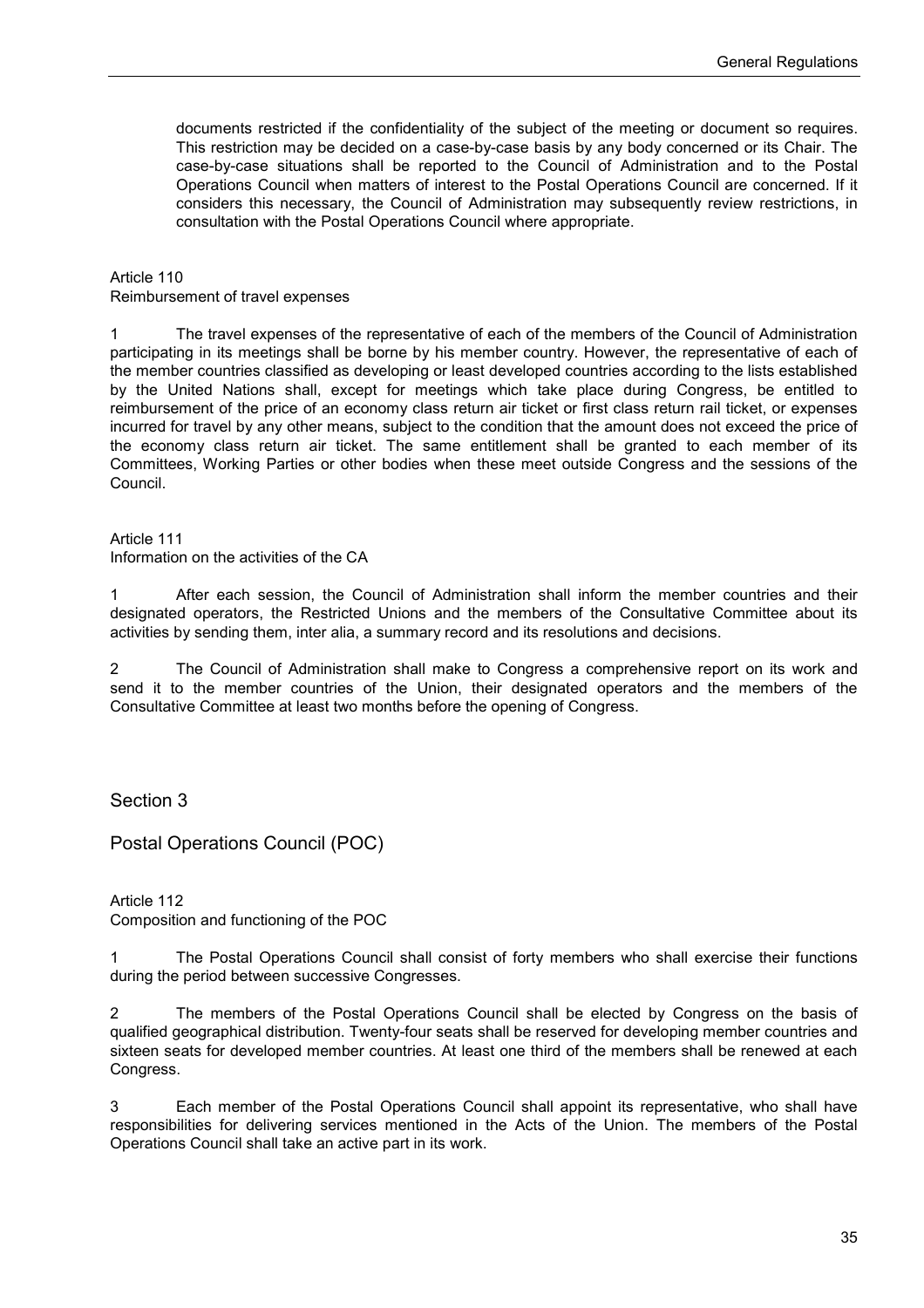4 The operational expenses of the Postal Operations Council shall be borne by the Union. Its members shall not receive any payment.

Article 113 Functions of the POC

- 1 The Postal Operations Council shall have the following functions:
- 1.1 Coordinates practical measures for the development and improvement of international postal services.
- 1.2 Takes, subject to Council of Administration approval within the framework of the latter's competence, any action considered necessary to safeguard and enhance the quality of and to modernize the international postal service.
- 1.3 Decides on the contacts to be established with member countries and their designated operators in order to carry out its functions.
- 1.4 Takes the necessary steps to study and publicize the experiments and progress made by certain member countries and their designated operators in the technical, operational, economic and vocational training fields of interest to the postal services.
- 1.5 Takes, in consultation with the Council of Administration, appropriate steps in the sphere of technical cooperation with all member countries of the Union and their designated operators and in particular with the new and developing countries and their designated operators.
- 1.6 Examines any other questions submitted to it by a member of the Postal Operations Council, by the Council of Administration or by any member country or designated operator.
- 1.7 Receives and discusses reports as well as recommendations from the Consultative Committee and, when matters of interest to the Postal Operations Council are involved, to examines and comments on recommendations from the Consultative Committee for submission to Congress.
- 1.8 Designates those of its members that will serve as members of the Consultative Committee.
- 1.9 Conducts the study of the most important operational, commercial, technical, economic and technical cooperation problems which are of interest to all member countries or their designated operators, including questions with major financial repercussions (charges, terminal dues, transit charges, airmail conveyance rates, parcel-post rates, and the posting abroad of letter-post items), and prepares information, opinions and recommendations for action on them.
- 1.10 Provides input to the Council of Administration for the development of the draft Strategy to be submitted to Congress.
- 1.11 Studies teaching and vocational training problems of interest to member countries and their designated operators, as well as to the new and developing countries.
- 1.12 Studies the present position and needs of the postal services in the new and developing countries and prepares appropriate recommendations on ways and means of improving the postal services in those countries.
- 1.13 Revises the Regulations of the Union within six months following the end of the Congress unless the latter decides otherwise; in case of urgent necessity, the Postal Operations Council may also amend the said Regulations at other sessions; in both cases, the Postal Operations Council shall be subject to Council of Administration guidance on matters of fundamental policy and principle.
- 1.14 Formulates proposals which shall be submitted for the approval either of Congress or of member countries in accordance with article 140; the approval of the Council of Administration is required when these proposals concern questions within the latter's competence.
- 1.15 Examines, at the request of a member country, any proposal which that member country forwards to the International Bureau under article 139, prepares observations on it and instructs the International Bureau to annex these observations to the proposal before submitting it for approval to the member countries.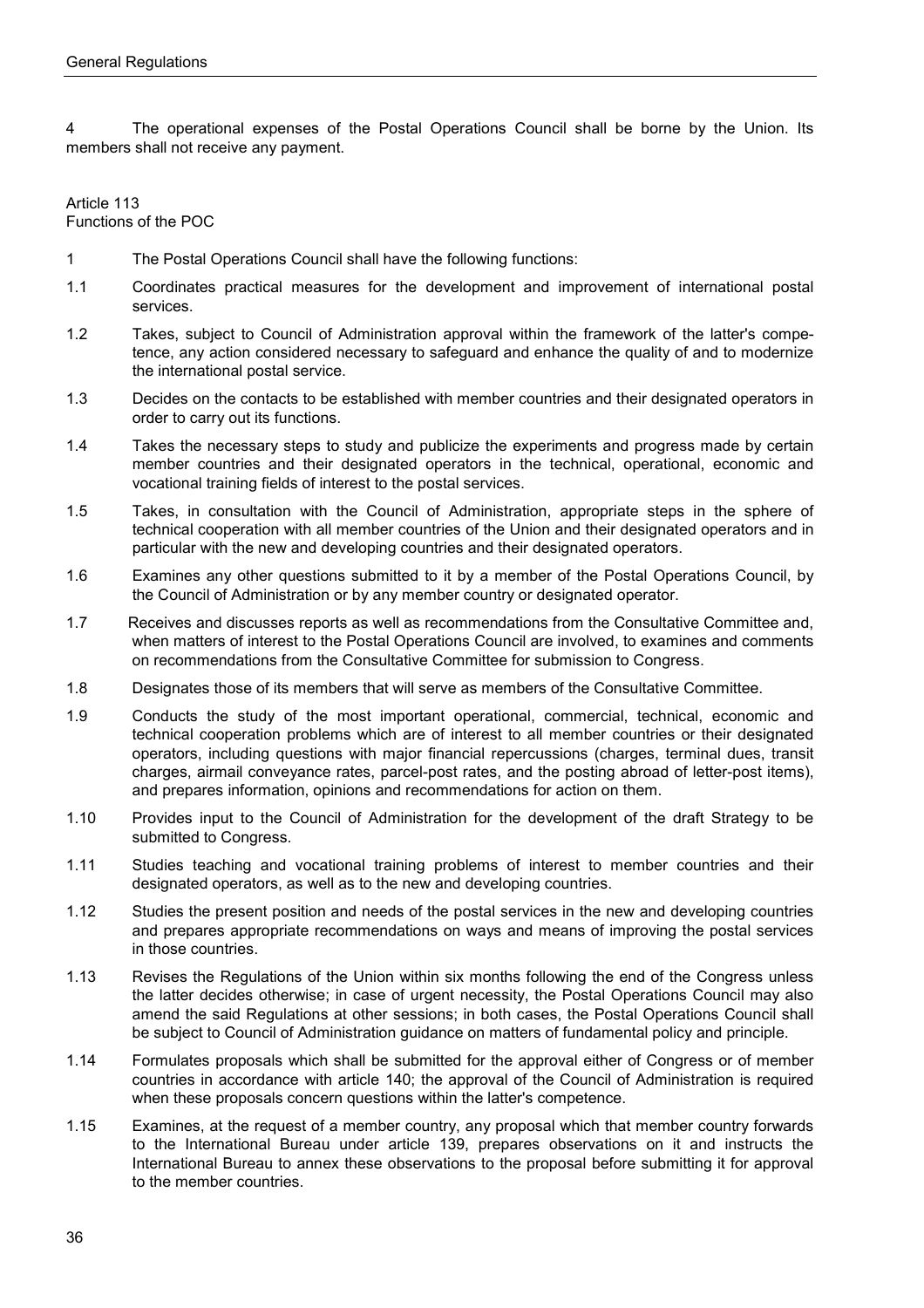- 1.16 Recommends, if necessary, and where appropriate after approval by the Council of Administration and consultation of all the member countries, the adoption of regulations or of a new procedure until such time as Congress takes a decision in the matter.
- 1.17 Prepares and issues, in the form of recommendations to member countries and designated operators, standards for technological, operational and other processes within its competence where uniformity of practice is essential; it shall similarly issue, as required, amendments to standards it has already set.
- **1.18 Establishes the framework for the organization of user-funded subsidiary bodies and concurs in the organization of these bodies in accordance with the provisions of article 152.**
- **1.19 Receives and discusses reports from the user-funded subsidiary bodies on an annual basis.**

#### Article 114 Organization of POC sessions

At its first meeting, which shall be convened and opened by the Chairman of Congress, the Postal Operations Council shall choose from among its members a Chairman, a Vice-Chairman, and the Committee Chairmen and draw up its Rules of Procedure.

2 In principle, the Postal Operations Council shall meet every year at Union headquarters. The date and place of the meeting shall be fixed by its Chairman in agreement with the Chairman of the Council of Administration and the Director General of the International Bureau.

3 The Chairman **and** Vice-Chairman and the Committee Chairmen **and Vice-Chairmen** of the Postal Operations Council shall form the Management Committee. This Committee shall prepare and direct the work of each meeting of the Postal Operations Council and take on all the tasks which the latter decides to assign to it or the need for which arises in the course of the strategic planning process.

4 On the basis of the Union Strategy adopted by Congress and, in particular, the part relating to the strategies of the permanent bodies of the Union, the Postal Operations Council shall, at its session following Congress, prepare a basic work programme containing a number of tactics aimed at implementing the strategies. This basic work programme, which shall include a limited number of projects on topical subjects of common interest, shall be revised annually in the light of new realities and priorities.

The Chairman of the Consultative Committee shall represent that organization at meetings of the Postal Operations Council when the agenda contains questions of interest to the Consultative Committee.

#### Article 115 **Observers**

#### 1 Observers

- 1.1 In order to ensure effective liaison between the work of the two bodies, the Council of Administration may designate representatives to attend Postal Operations Council meetings as observers.
- 1.2 **Member countries of the Union which are not members of the Council, as well as the observers and ad hoc observers referred to in article 105,** may participate in the plenary sessions and Committee meetings of the Postal Operations Council, without the right to vote:.

#### **2** Principles

**2.1** For logistical reasons, the Postal Operations Council may limit the number of attendees per observer **and ad hoc observer** participating. It may also limit their right to speak during the debates.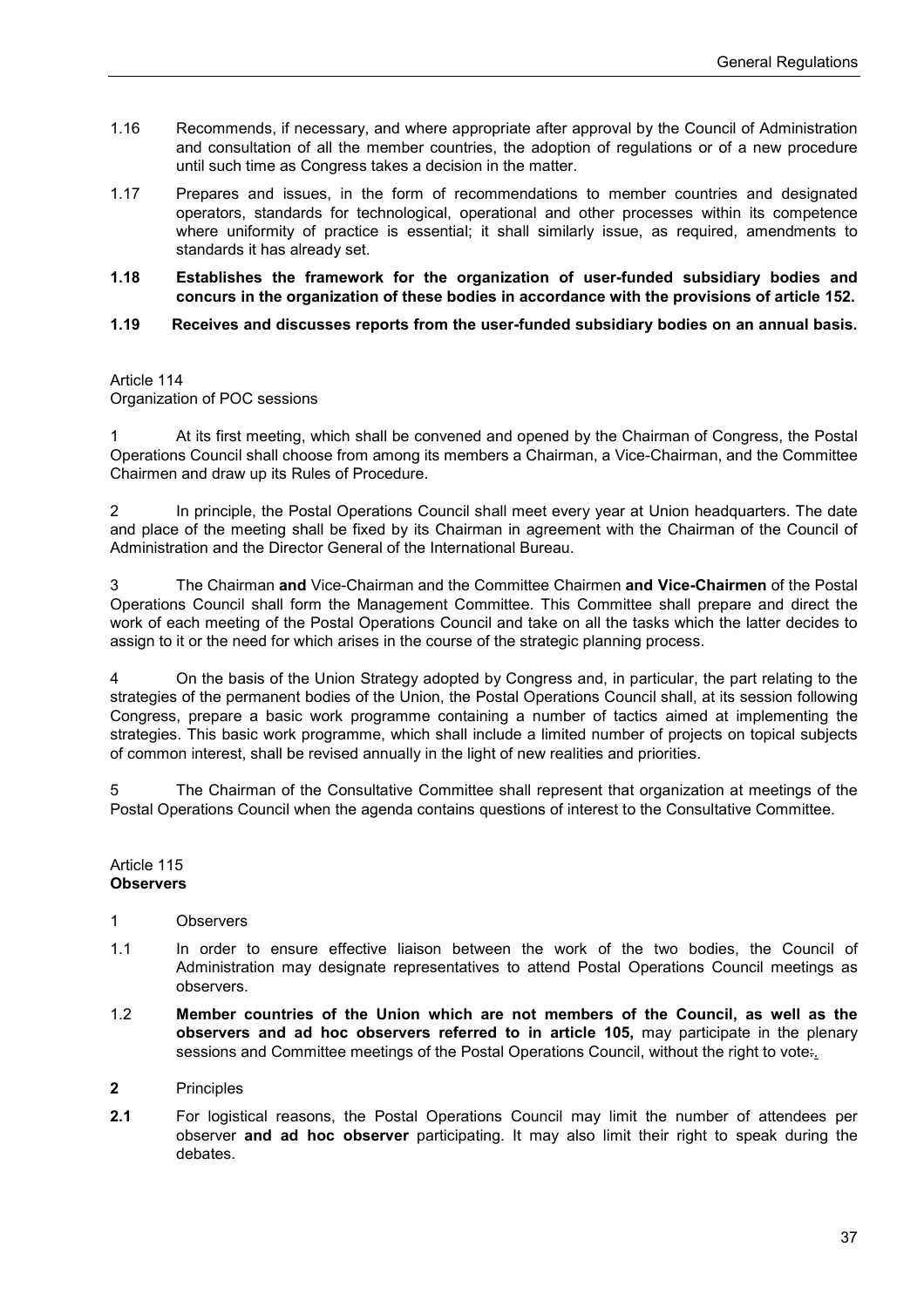- **2.2** Observers **and ad hoc observers** may, at their request, be allowed to cooperate in the studies undertaken, subject to such conditions as the Council may establish to ensure the efficiency and effectiveness of its work. They may also be invited to chair Working Parties and Project Teams when their experience or expertise justifies it. The participation of observers **and ad hoc observers** shall be carried out without additional expense for the Union.
- **2.3** In exceptional circumstances, **members of the Consultative Committee and ad hoc observers**  may be excluded from a meeting or a portion of a meeting or may have their right to receive documents restricted if the confidentiality of the subject of the meeting or document so requires. This restriction may be decided on a case-by-case basis by any body concerned or its Chair. The case-by-case situations shall be reported to the Council of Administration and to the Postal Operations Council when matters of interest to the Postal Operations Council are concerned. If it considers this necessary, the Council of Administration may subsequently review restrictions, in consultation with the Postal Operations Council where appropriate.

#### Article 116 Reimbursement of travel expenses

1 Travelling and living expenses incurred by representatives of member countries participating in the Postal Operations Council shall be borne by these member countries. However, the representative of each of the member countries considered to be disadvantaged according to the lists established by the United Nations shall, except for meetings which take place during Congress, be entitled to reimbursement of the price of an economy class return air ticket or first class return rail ticket, or expenses incurred for travel by any other means, subject to the condition that the amount does not exceed the price of the economy class return air ticket.

Article 117 Information on the activities of the POC

1 After each session, the Postal Operations Council shall inform the member countries and their designated operators, the Restricted Unions and the members of the Consultative Committee about its activities by sending them, inter alia, a summary record and its resolutions and decisions.

2 The Postal Operations Council shall prepare for the Council of Administration an annual report on its work.

3 The Postal Operations Council shall make to Congress a comprehensive report on its work**, including reports on user-funded subsidiary bodies as provided for in article 152**, and send it to member countries of the Union, their designated operators and members of the Consultative Committee at least two months before the opening of Congress.

Section 4

Consultative Committee (CC)

Article 118 Aim of the CC

1 The aim of the Consultative Committee is to represent the interests of the wider international postal sector, and to provide a framework for effective dialogue between stakeholders.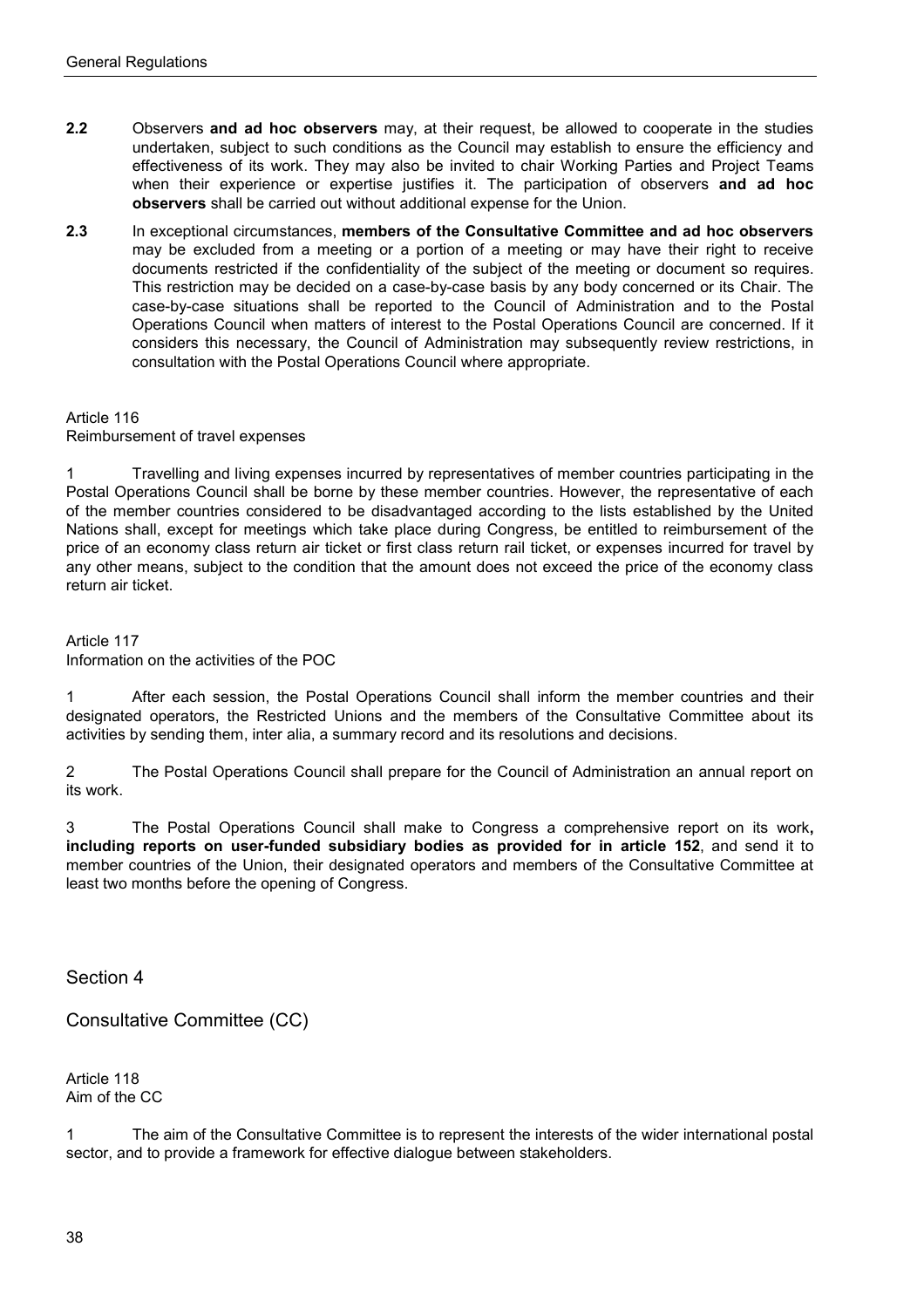Article 119 Composition of the CC

- 1 The Consultative Committee shall consist of:
- 1.1 non-governmental organizations representing customers, delivery service providers, organizations of workers, suppliers of goods and services to the postal services sector and like organizations of individuals and companies which have an interest in supporting the mission and objectives of the Union. Where such organizations are registered, they must be registered in a member country of the Union;
- 1.2 members designated by the Council of Administration from among its members;
- 1.3 members designated by the Postal Operations Council from among its members.

2 The operational costs of the Consultative Committee shall be shared by the Union and members of the Committee as determined by the Council of Administration.

3 The members of the Consultative Committee shall not receive remuneration or any other compensation.

Article 120 Membership of the CC

1 Apart from members designated by the Council of Administration and the Postal Operations Council, membership of the Consultative Committee shall be determined through a process of application and acceptance established by the Council of Administration, carried out in accordance with article 107.1.30.

2 Each member of the Consultative Committee shall appoint its own representative.

Article 121 Functions of the CC

- 1 The Consultative Committee shall have the following functions:
- 1.1 Examines documents and reports of the Council of Administration and the Postal Operations Council. In exceptional circumstances, the right to receive certain texts and documents may be restricted if the confidentiality of the subject of the meeting or document so requires. This restriction may be decided on a case-by-case basis by any body concerned or its Chairman. The case-bycase situations shall be reported to the Council of Administration, and to the Postal Operations Council when matters of interest to the Postal Operations Council are concerned. If it considers this necessary, the Council of Administration may subsequently review restrictions, in consultation with the Postal Operations Council, where appropriate.
- 1.2 Conducts **and contributes to** studies of issues of importance to the Consultative Committee's members.
- 1.3 Considers issues affecting the postal services sector and issues reports on such issues.
- 1.4 Provides input to the work of the Council of Administration and the Postal Operations Council, including submitting reports and recommendations and giving opinions at the request of the two Councils.
- 1.5 Makes recommendations to Congress, subject to the approval of the Council of Administration and, when matters of interest to the Postal Operations Council are involved, subject to examination and comment by the Postal Operations Council.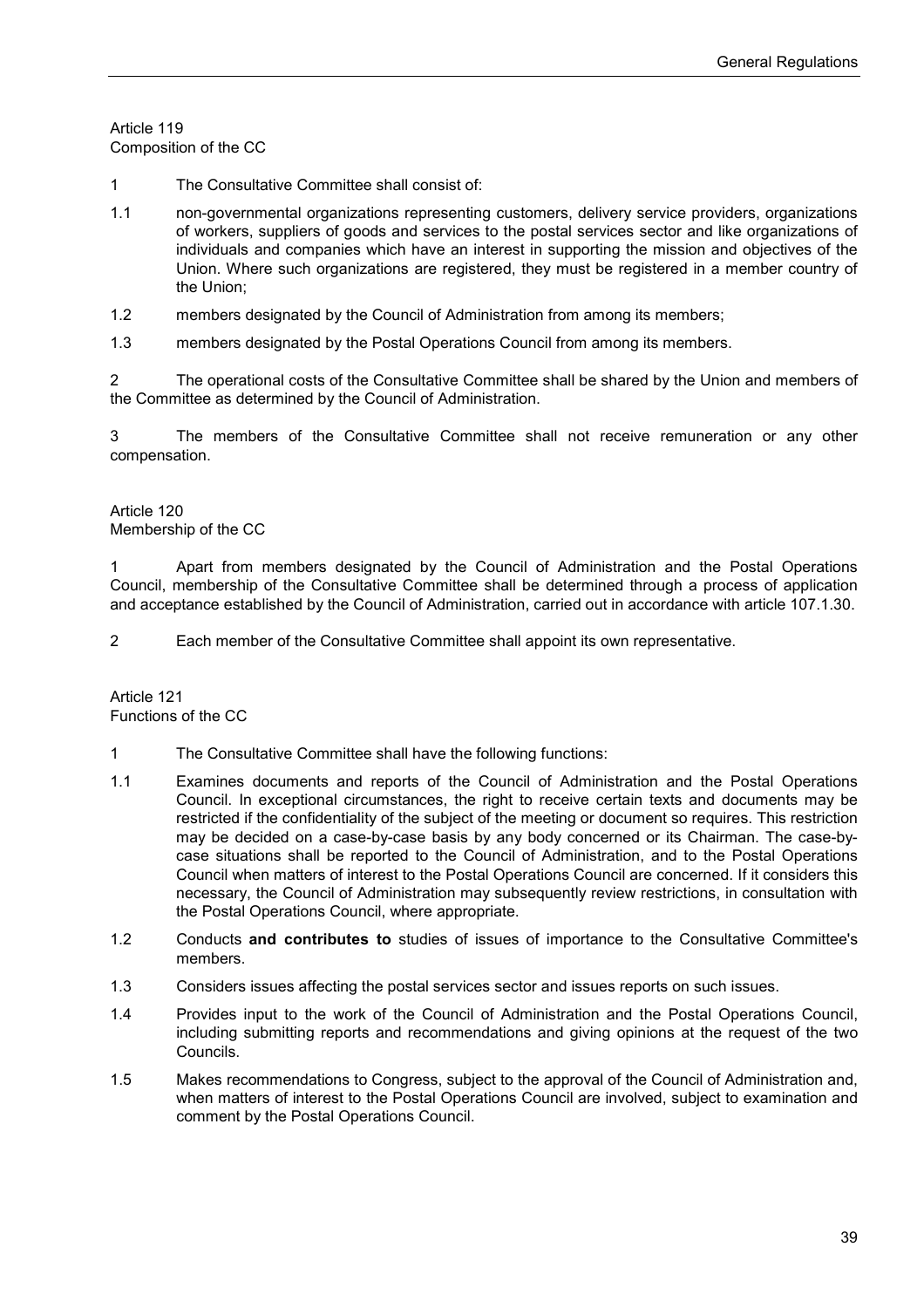#### Article 122 Organization of the CC

1 The Consultative Committee shall reorganize itself after each Congress in accordance with the framework established by the Council of Administration. The Chairman of the Council of Administration shall preside at the organizational meeting of the Consultative Committee, which shall elect its Chairman at that meeting.

2 The Consultative Committee shall determine its internal organization and shall draw up its own rules of procedure, taking into account the general principles of the Union and subject to the concurrence of the Council of Administration after having consulted the Postal Operations Council.

3 The Consultative Committee shall meet **once a year**. In principle, the meetings will be held at Union headquarters at the same time as meetings of the Postal Operations Council. The date and location of each meeting shall be fixed by the Chairman of the Consultative Committee, in agreement with the Chairmen of the Council of Administration and the Postal Operations Council and the Director General of the International Bureau.

## Article **123**

Representatives of the Consultative Committee at the Council of Administration, the Postal Operations Council and Congress

1 In order to ensure effective liaison with the bodies of the Union, the Consultative Committee may designate representatives to attend meetings of Congress, the Council of Administration, and the Postal Operations Council, and their respective Committees, as observers without the right to vote.

2 **M**embers of the Consultative Committee **are invited to** plenary sessions and Committee meetings of the Council of Administration and the Postal Operations Council in accordance with article 105. They may also participate in the work of project teams and working groups under terms established in articles 109.2.2 and 115.2.2.

3 The Chairman of the Council of Administration and the Chairman of the Postal Operations Council shall represent those bodies at meetings of the Consultative Committee when the agenda of such meetings contains questions of interest to those bodies.

Article 124 CC observers

1 **Other member countries of the Union and the observers and ad hoc observers referred to in article 105** may participate in the sessions of the Consultative Committee, without the right to vote**.**

2 For logistical reasons, the Consultative Committee may limit the number of attendees per observer **and ad hoc observer** participating. It may also limit their right to speak during the debates.

3 In exceptional circumstances, observers **and ad hoc observers** may be excluded from a meeting or a portion of a meeting or may have their right to receive documents restricted if the confidentiality of the subject of the meeting or document so requires. This restriction may be decided on a case-by-case basis by any body concerned or its Chair. The case-by-case situations shall be reported to the Council of Administration and to the Postal Operations Council when matters of interest to the Postal Operations Council are concerned. If it considers this necessary, the Council of Administration may subsequently review restrictions, in consultation with the Postal Operations Council where appropriate.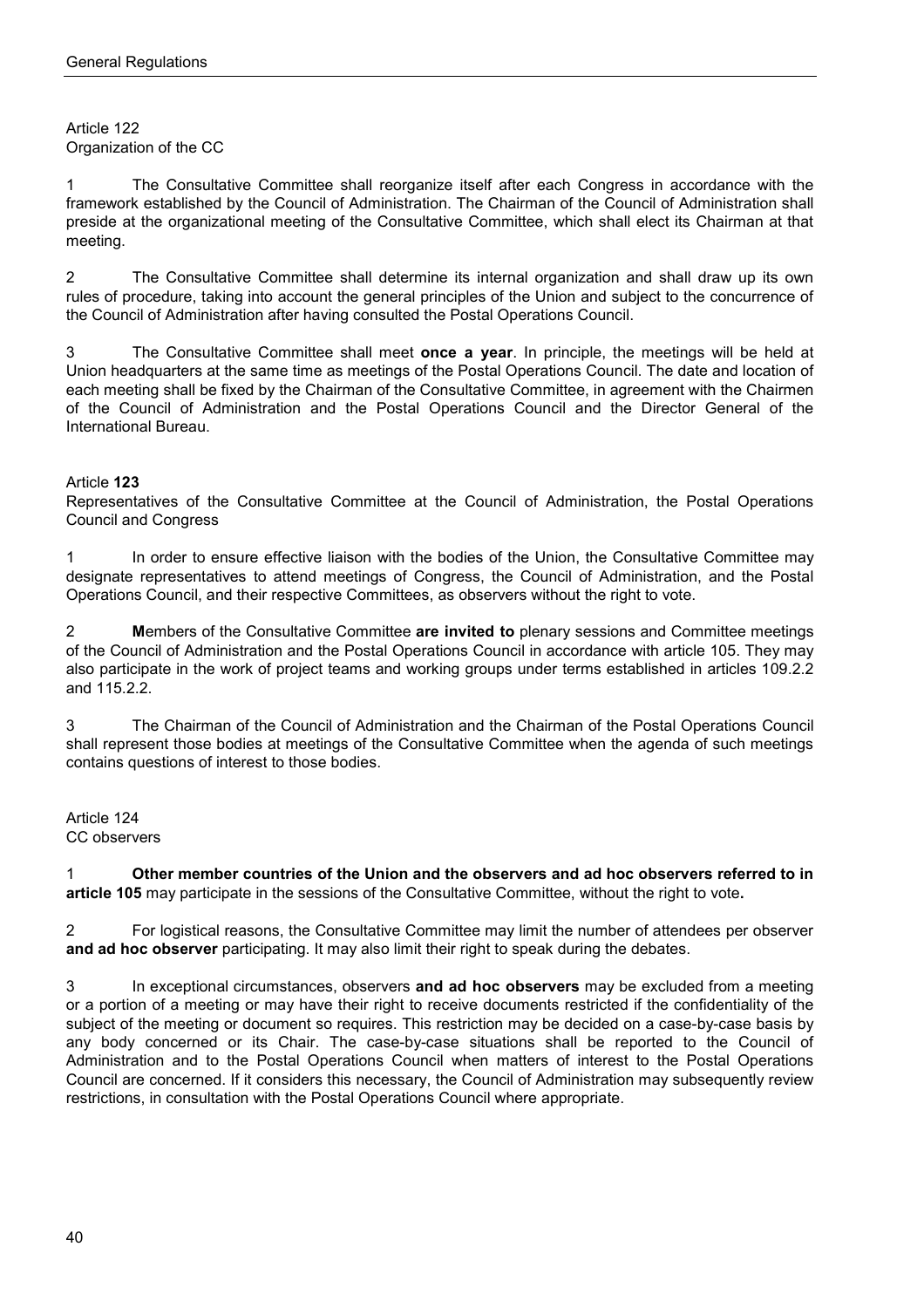Information on the activities of the CC

1 After each session, the Consultative Committee shall inform the Council of Administration and the Postal Operations Council of its activities by sending to the Chairmen of those bodies, inter alia, a summary record of its meetings and its recommendations and views.

2 The Consultative Committee shall make to the Council of Administration an annual activity report, with a copy to the Postal Operations Council. This report shall be included in the documentation of the Council of Administration provided to member countries of the Union, to their designated operators and to the Restricted Unions, in accordance with article 111.

3 The Consultative Committee shall make to Congress a comprehensive report on its work and send it to the member countries and their designated operators at least two months before the opening of Congress.

Chapter II

International Bureau

Section 1

Election and duties of the Director General and Deputy Director General of the International Bureau

#### Article 126

Election of the Director General and Deputy Director General of the International Bureau

1 The Director General and the Deputy Director General of the International Bureau shall be elected by Congress for the period between two successive Congresses, the minimum duration of their term of office being four years. Their term of office shall be renewable once only. Unless Congress decides otherwise, the date on which they take up their duties shall be fixed at 1 January of the year following that in which Congress is held.

2 At least seven months before the opening of Congress, the Director General of the International Bureau shall send a memorandum to the Governments of member countries inviting them to submit their applications, if any, for the posts of Director General and Deputy Director General and indicating at the same time whether the Director General and Deputy Director General in office are interested in a renewal of their initial term of office. The applications, accompanied by a curriculum vitae, must reach the International Bureau at least two months before the opening of Congress. The candidates must be nationals of the member countries which put them forward. The International Bureau shall prepare the election documents for Congress. The election of the Director General and that of the Deputy Director General shall take place by secret ballot, the first election being for the post of Director General.

3 If the post of Director General falls vacant, the Deputy Director General shall take over the functions of Director General until the expiry of the latter's term of office; he shall be eligible for election to that post and shall automatically be accepted as a candidate, provided that his initial term of office as Deputy Director General has not already been renewed once by the preceding Congress and that he declares his interest in being considered as a candidate for the post of Director General.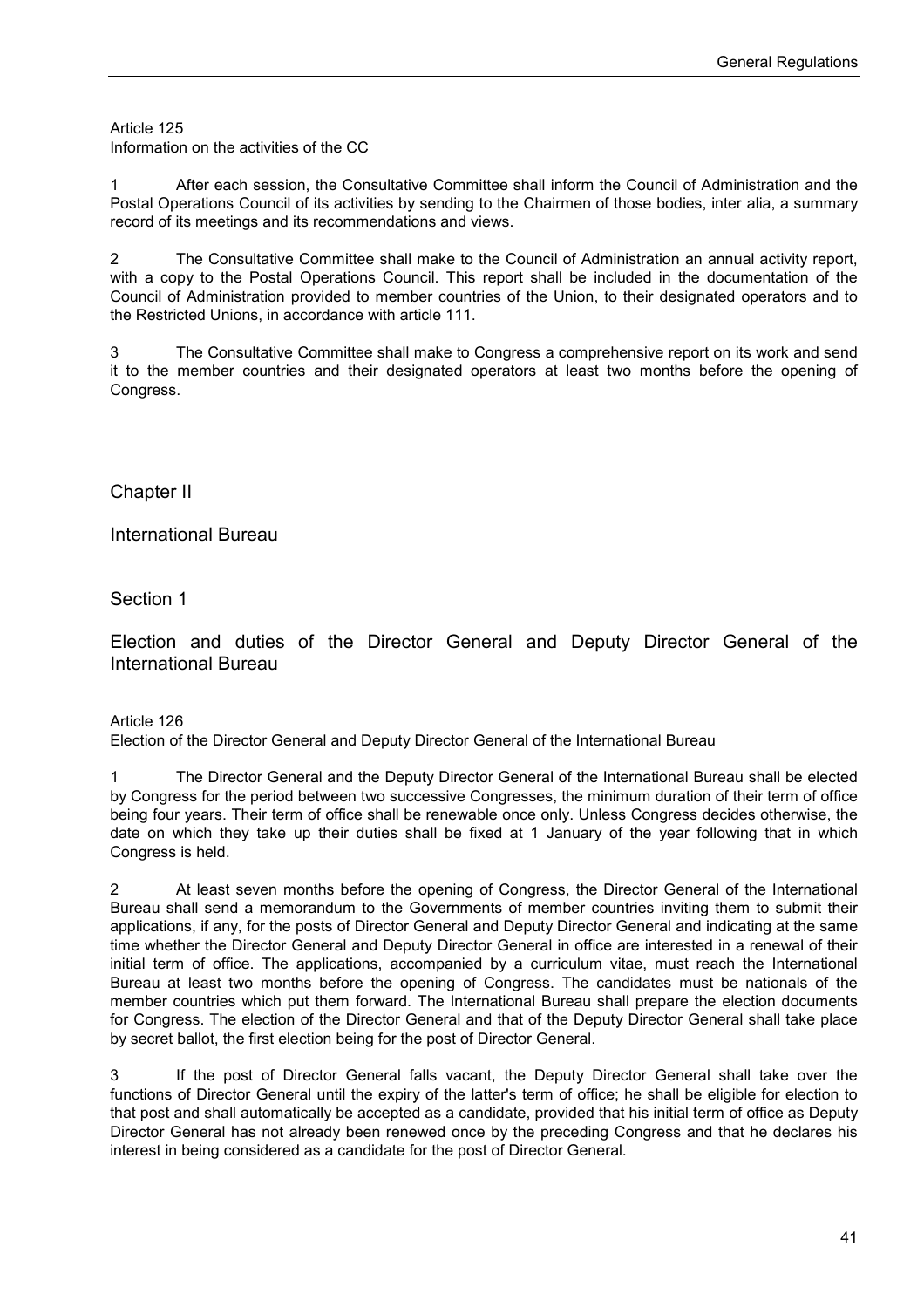4 If the posts of Director General and Deputy Director General fall vacant at the same time, the Council of Administration shall elect, on the basis of the applications received following notification of the vacancies, a Deputy Director General for the period extending up to the next Congress. With regard to the submission of applications, paragraph 2 shall apply by analogy.

5 If the post of Deputy Director General falls vacant, the Council of Administration shall, on the proposal of the Director General, instruct one of the grade D 2 Directors at the International Bureau to take over the functions of Deputy Director General until the following Congress.

#### Article 127

Duties of the Director General

1 The Director General shall organize, administer and direct the International Bureau, of which he is the legal representative.

- 2 Regarding the classification of posts, appointments and promotions:
- 2.1 the Director General shall be empowered to classify posts in grades G 1 to D 2 and to appoint and promote officials in those grades.
- 2.2 for appointments in grades P 1 to D 2, he shall consider the professional qualifications of the candidates recommended by the member countries of which the candidates are nationals or in which they exercise their professional activities, taking into account equitable geographical distribution with respect to continents and languages. D 2 posts shall as far as possible be filled by candidates from different regions and from regions other than those from which the Director General and Deputy Director General originate, bearing in mind the paramount consideration of the efficiency of the International Bureau. In the case of posts requiring special qualifications, the Director General may seek applications from outside;
- 2.3 he shall also consider, for the appointment of a new official, that, in principle, persons occupying grade D 2, D 1 and P 5 posts must be nationals of different member countries of the Union;
- 2.4 for the promotion of an official of the International Bureau to grades D 2, D 1 and P 5, he shall not be bound to apply the same principle as under 2.3;
- 2.5 the requirements of equitable geographical and language distribution shall rank behind merit in the recruitment process;
- 2.6 the Director General shall inform the Council of Administration once a year of appointments and promotions in grades P 4 to D 2.
- 3 Furthermore, the Director General shall have the following duties:
- 3.1 acts as depositary of the Acts of the Union and as intermediary in the procedure of accession and admission to and withdrawal from the Union;
- 3.2 notifies the decisions taken by Congress to all the Governments of member countries;
- 3.3 notifies all member countries and their designated operators of the Regulations drawn up or revised by the Postal Operations Council;
- 3.4 prepares the draft annual budget of the Union at the lowest possible level consistent with the requirements of the Union and submits it in due course to the Council of Administration for consideration; communicates the budget to the member countries of the Union after approval by the Council of Administration and executes it;
- 3.5 executes the specific activities requested by the bodies of the Union and those assigned to him by the Acts;
- 3.6 takes action to achieve the objectives set by the bodies of the Union, within the framework of the established policy and the funds available;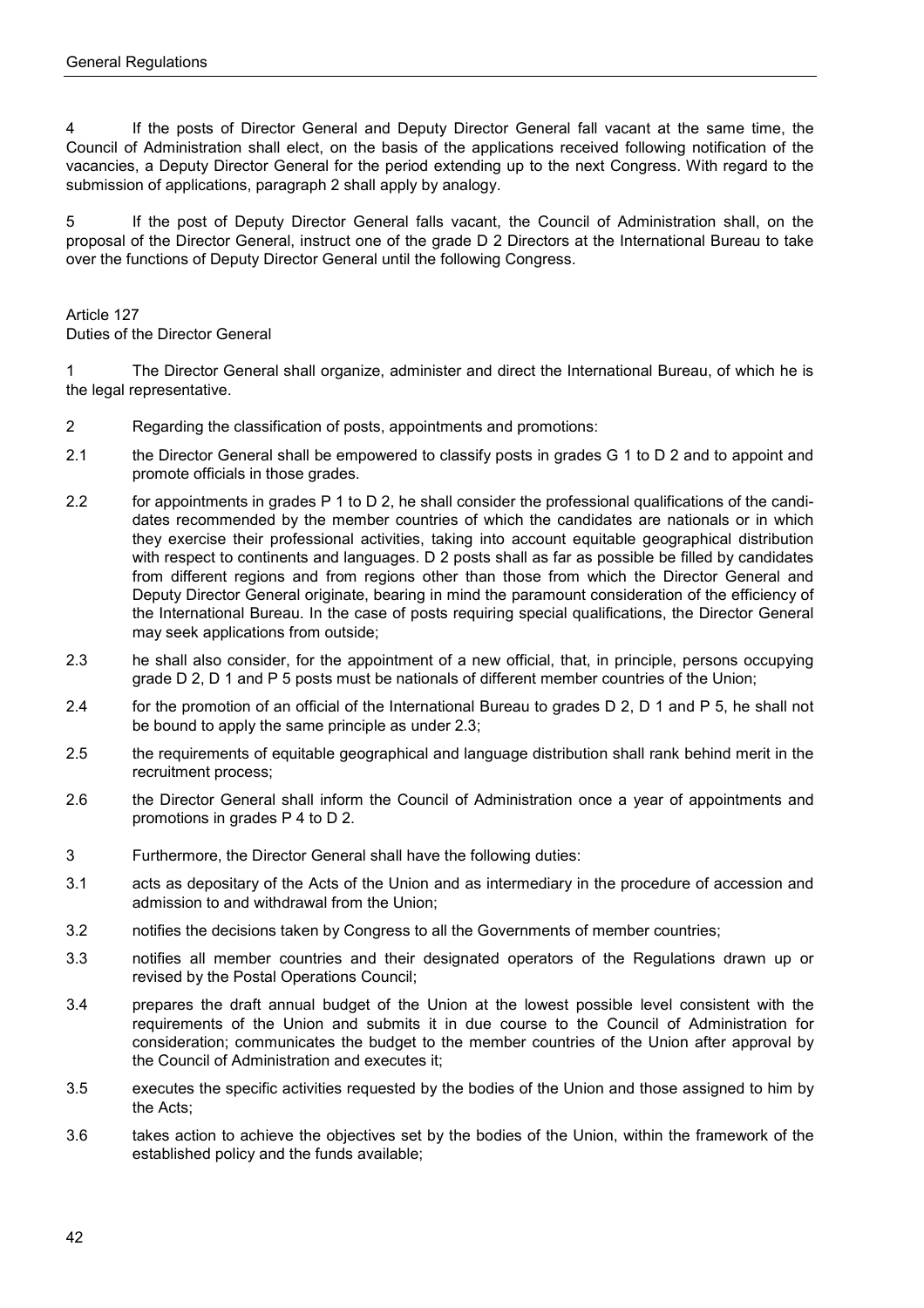- 3.7 submits suggestions and proposals to the Council of Administration or to the Postal Operations Council;
- 3.8 following the close of Congress, submits proposals to the Postal Operations Council concerning changes to the Regulations required as a result of Congress decisions, in accordance with the Rules of Procedure of the Postal Operations Council;
- 3.9 prepares, for the Council of Administration and on the basis of directives issued by the Councils, the draft Union Strategy to be submitted to Congress;
- 3.10 prepares, for approval by the Council of Administration, a four-yearly report on the member countries' performance in respect of the Union Strategy approved by the preceding Congress, which will be submitted to the following Congress;
- 3.11 ensures the representation of the Union;
- 3.12 acts as an intermediary in relations between:
- 3.12.1 the UPU and the Restricted Unions;
- 3.12.2 the UPU and the United Nations;
- 3.12.3 the UPU and the international organizations whose activities are of interest to the Union;
- 3.12.4 the UPU and the international organizations or the associations or enterprises that the bodies of the Union wish to consult or associate with their work;
- 3.13 assumes the duties of Secretary General of the bodies of the Union and supervises in this capacity, taking into account the special provisions of these General Regulations, in particular:
- 3.13.1 the preparation and organization of the work of the Union's bodies;
- 3.13.2 the preparation, production and distribution of documents, reports and minutes;
- 3.13.3 the functioning of the secretariat at meetings of the Union's bodies;
- 3.14 attends the meetings of the bodies of the Union and takes part in the discussions without the right to vote, with the possibility of being represented.

Duties of the Deputy Director General

1 The Deputy Director General shall assist the Director General and shall be responsible to him.

2 If the Director General is absent or prevented from discharging his duties, the Deputy Director General shall exercise his functions. The same shall apply in the case of a vacancy in the post of Director General as mentioned in article 126.3.

Section 2

Secretariat of the Union bodies and the Consultative Committee

Article 129 General remarks

1 The secretariat of the Union's bodies and the Consultative Committee shall be provided by the International Bureau under the responsibility of the Director General.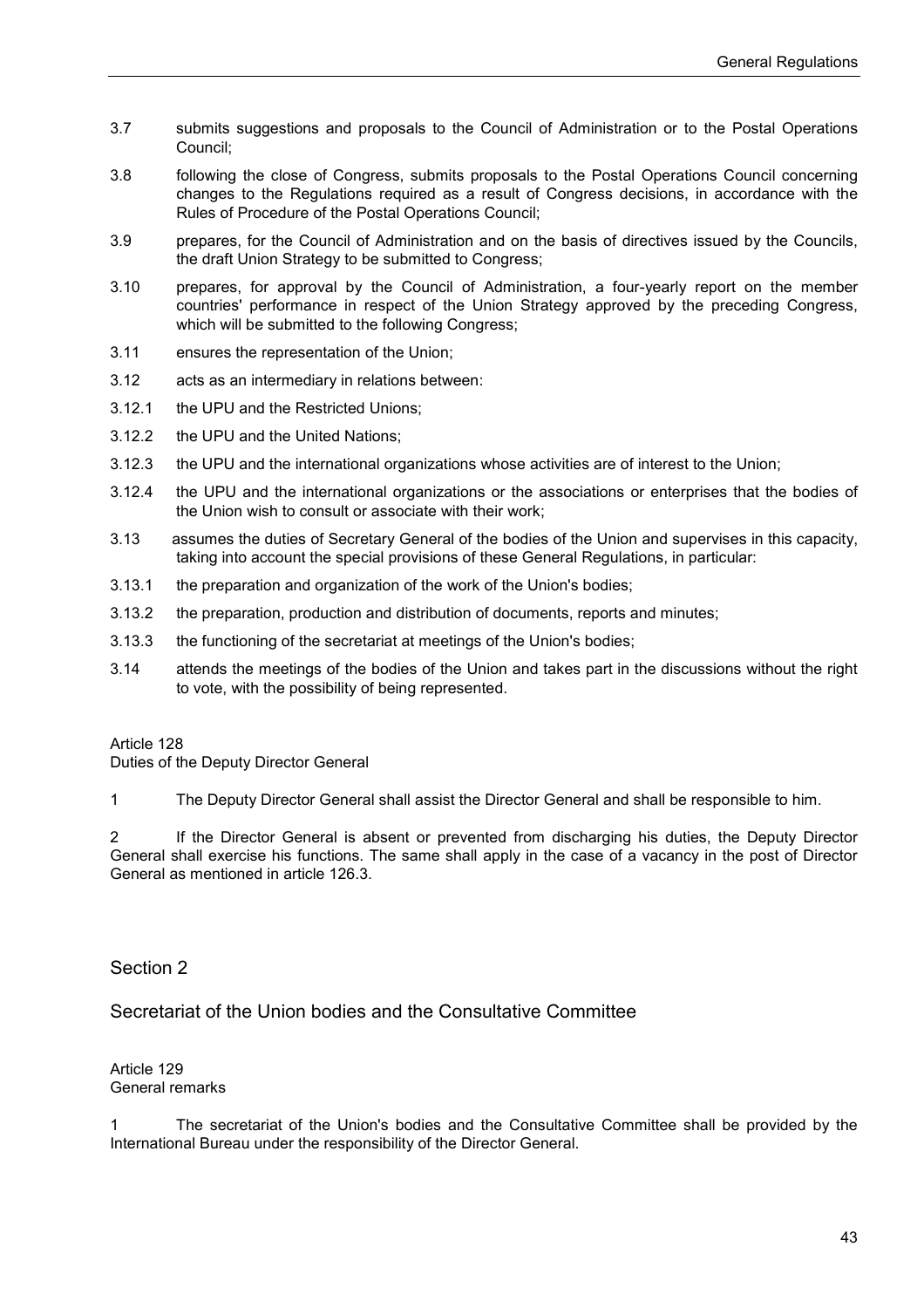Preparation and distribution of documents of the Union bodies

1 The International Bureau shall prepare and **make available through the UPU website** all the documents published on the occasion of each session. **The International Bureau shall also indicate new e-document publications on the UPU website by means of an efficient web-signalling system.**

Article 131 List of member countries (Const. 2)

1 The International Bureau shall prepare and keep up to date the list of member countries of the Union showing therein their contribution class, their geographical group and their position with respect to the Acts of the Union.

Article 132

Information. Opinions. Requests for **explanation** and amendment of the Acts. Inquiries. Role in the settlement of accounts (Const. 20; Gen. Regs 139, 140, 143)

1 The International Bureau shall be at all times at the disposal of the Council of Administration, the Postal Operations Council and member countries and their designated operators for the purpose of supplying them with any necessary information on questions relating to the service.

2 In particular it shall collect, collate, publish and distribute all kinds of information of interest to the international postal service, give an opinion, at the request of the parties involved, on questions in dispute, act on requests for **explanation** and amendment of the Acts of the Union and, in general, carry out such studies and editorial or documentary work as are assigned to it by those Acts or as may be referred to it in the interest of the Union.

3 It shall also conduct inquiries requested by member countries and their designated operators to obtain the views of other member countries and designated operators on a particular question. The result of an inquiry shall not have the status of a vote and shall not be formally binding.

4 It may act as a clearing house in the settlement of accounts of all kinds relating to the postal service.

**5 The International Bureau shall ensure the confidentiality and security of commercial data provided by member countries and/or their designated operators for the performance of its duties arising from the Acts or decisions of the Union.**

Article 133 Technical cooperation (Const. 1)

1 The International Bureau shall develop postal technical assistance in all its forms within the framework of international technical cooperation.

Article 134

Forms supplied by the International Bureau (Const. 20)

1 The International Bureau shall be responsible for arranging the manufacture of international reply coupons and for supplying them, at cost, to member countries or their designated operators ordering them.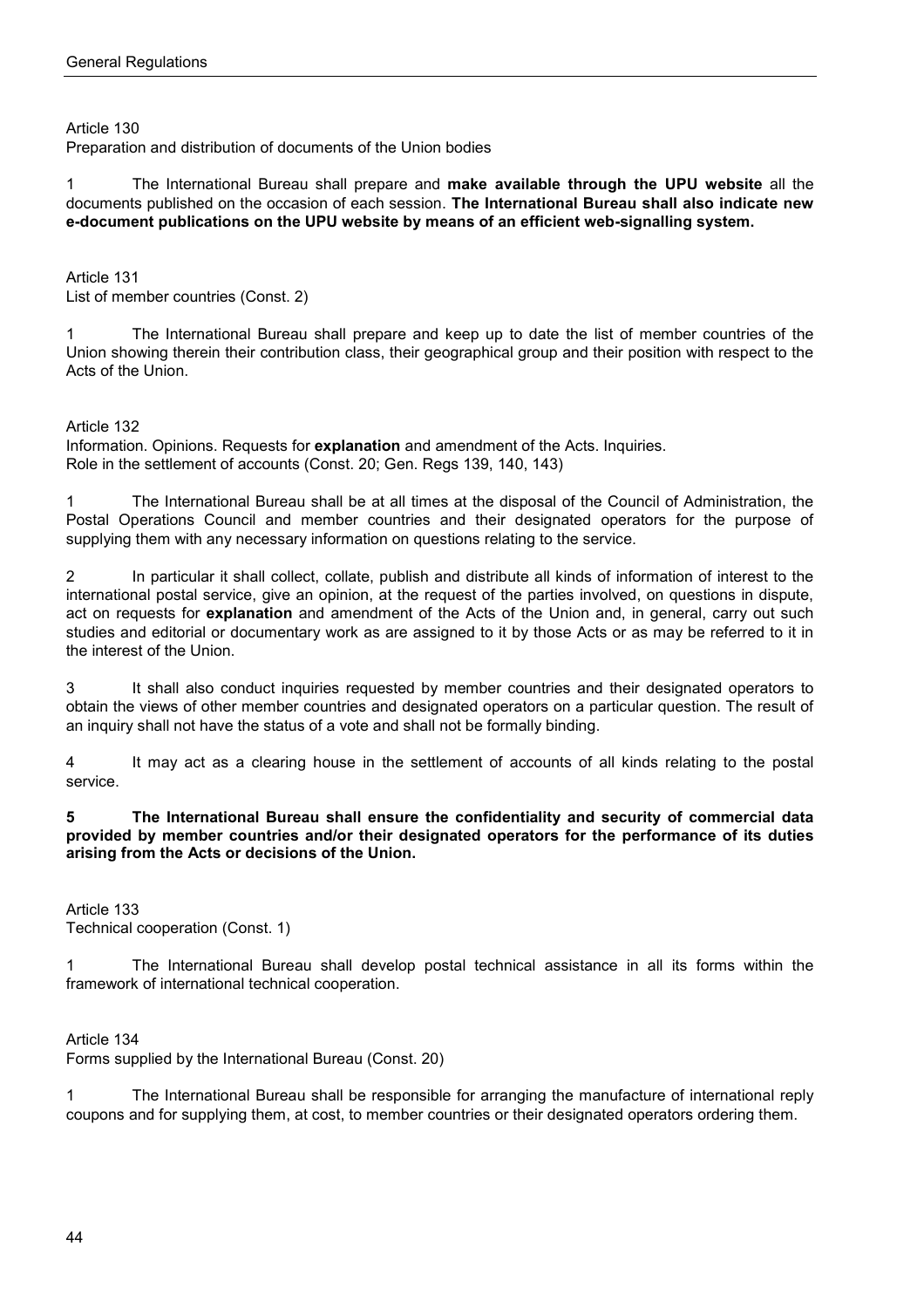Acts of Restricted Unions and Special Agreements (Const. 8)

1 Two copies of the Acts of Restricted Unions and of Special Agreements concluded under article 8 of the Constitution shall be sent to the International Bureau by the offices of such Unions, or failing that, by one of the contracting parties.

2 The International Bureau shall see that the Acts of Restricted Unions and Special Agreements do not include conditions less favourable to the public than those which are provided for in the Acts of the Union. It shall notify the Council of Administration of any irregularity discovered through applying this provision.

3 The International Bureau shall inform member countries and their designated operators of the existence of the Restricted Unions and the Special Agreements mentioned above.

#### Article 136 Union periodical

1 The International Bureau shall publish, with the aid of the documents made available to it, a periodical in Arabic, Chinese, English, French, German, Russian and Spanish.

#### Article 137

**Annual** report on the work of the Union (Const. 20; Gen. Regs 107.1.24)

1 The International Bureau shall make **an annual** report on the work of the Union, which shall be sent, after approval by the **Management Committee of the** Council of Administration, to member countries **and/or** designated operators, the Restricted Unions and the United Nations.

## Chapter III

Submission, consideration of proposals, notification of decisions adopted and entry into force of the Regulations and other decisions adopted

#### Article 138

Procedure for submitting proposals to Congress (Const. 29)

1 Subject to the exceptions provided for in paragraphs 2 and 5, the following procedure shall govern the submission of proposals of all kinds to Congress by member countries:

- 1.1 proposals which reach the International Bureau at least six months before the date fixed for Congress shall be accepted;
- 1.2 no drafting proposal shall be accepted during the period of six months preceding the date fixed for Congress;
- 1.3 proposals of substance which reach the International Bureau in the interval between six and four months before the date fixed for Congress shall not be accepted unless they are supported by at least two member countries;
- 1.4 proposals of substance which reach the International Bureau in the interval between four and two months preceding the date fixed for Congress shall not be accepted unless they are supported by at least eight member countries; proposals which arrive after that time shall no longer be accepted;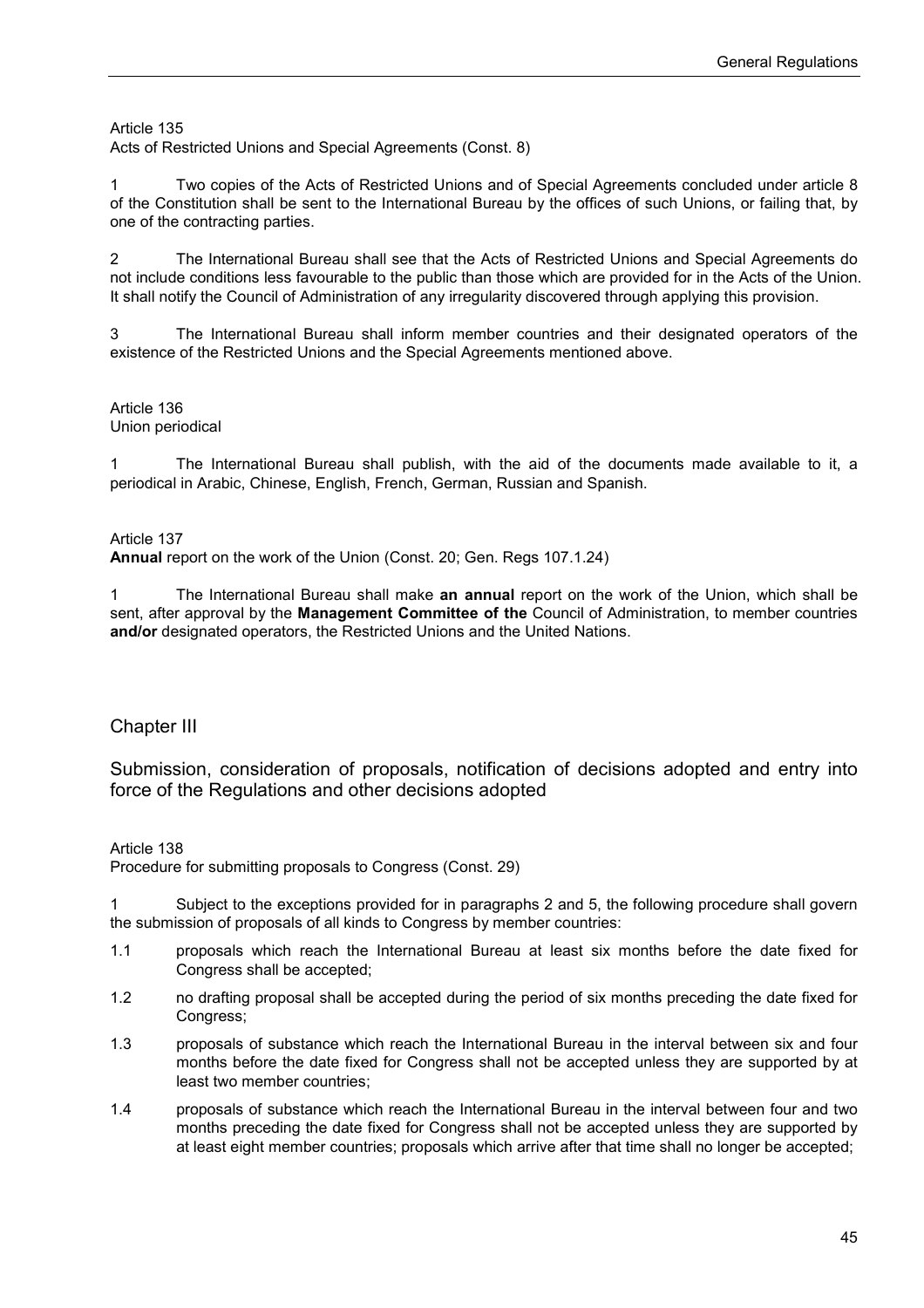1.5 declarations of support must reach the International Bureau within the same period of time as the proposals to which they refer.

2 Proposals concerning the Constitution or the General Regulations shall reach the International Bureau not later than six months before the opening of Congress; any received after that date but before the opening of Congress shall not be considered unless Congress so decides by a majority of two thirds of the member countries represented at Congress and unless the conditions laid down in paragraph 1 are fulfilled.

3 Every proposal must, as a rule, have only one aim and contain only the changes justified by that aim. Similarly, each proposal liable to lead to significant costs for the Union shall be accompanied by an indication of its financial impact, prepared by the member country submitting the proposal, in consultation with the International Bureau, so that the financial resources needed for its implementation can be determined.

4 Drafting proposals shall be headed "Drafting proposal" by the member countries which submit them and shall be published by the International Bureau under a number followed by the letter R. Proposals which do not bear this indication but which, in the opinion of the International Bureau, deal only with drafting points shall be published with an appropriate annotation; the International Bureau shall draw up a list of these proposals for Congress.

5 The procedure prescribed in paragraphs 1 and 4 shall not apply either to proposals concerning the Rules of Procedure of Congresses or to amendments to proposals already made.

#### Article 139

Procedure for submitting proposals amending the Convention or the Agreements between Congresses

1 To be eligible for consideration, every proposal concerning the Convention or the Agreements submitted by a member country between Congresses shall be supported by at least two other member countries. Such proposals shall lapse if the International Bureau does not receive, at the same time, the necessary number of declarations of support.

2 These proposals shall be sent to other member countries through the intermediary of the International Bureau.

#### Article 140

Consideration of proposals amending the Convention or the Agreements between Congresses

1 Every proposal concerning the Convention, the Agreements and their Final Protocols shall be subject to the following procedure: where a member country has sent a proposal to the International Bureau, the latter shall forward it to all member countries for examination. They shall be allowed a period of two months in which to examine the proposal and forward any observations to the International Bureau. Amendments shall not be admissible. Once these two months have elapsed, the International Bureau shall forward to member countries all the observations it has received and invite each member country to vote for or against the proposal. Member countries that have not sent in their vote within a period of two months shall be considered to have abstained. The aforementioned periods shall be reckoned from the dates of the International Bureau circulars.

2 If the proposal relates to an Agreement or its Final Protocol, only the member countries which are parties to that Agreement may take part in the procedure described in paragraph 1.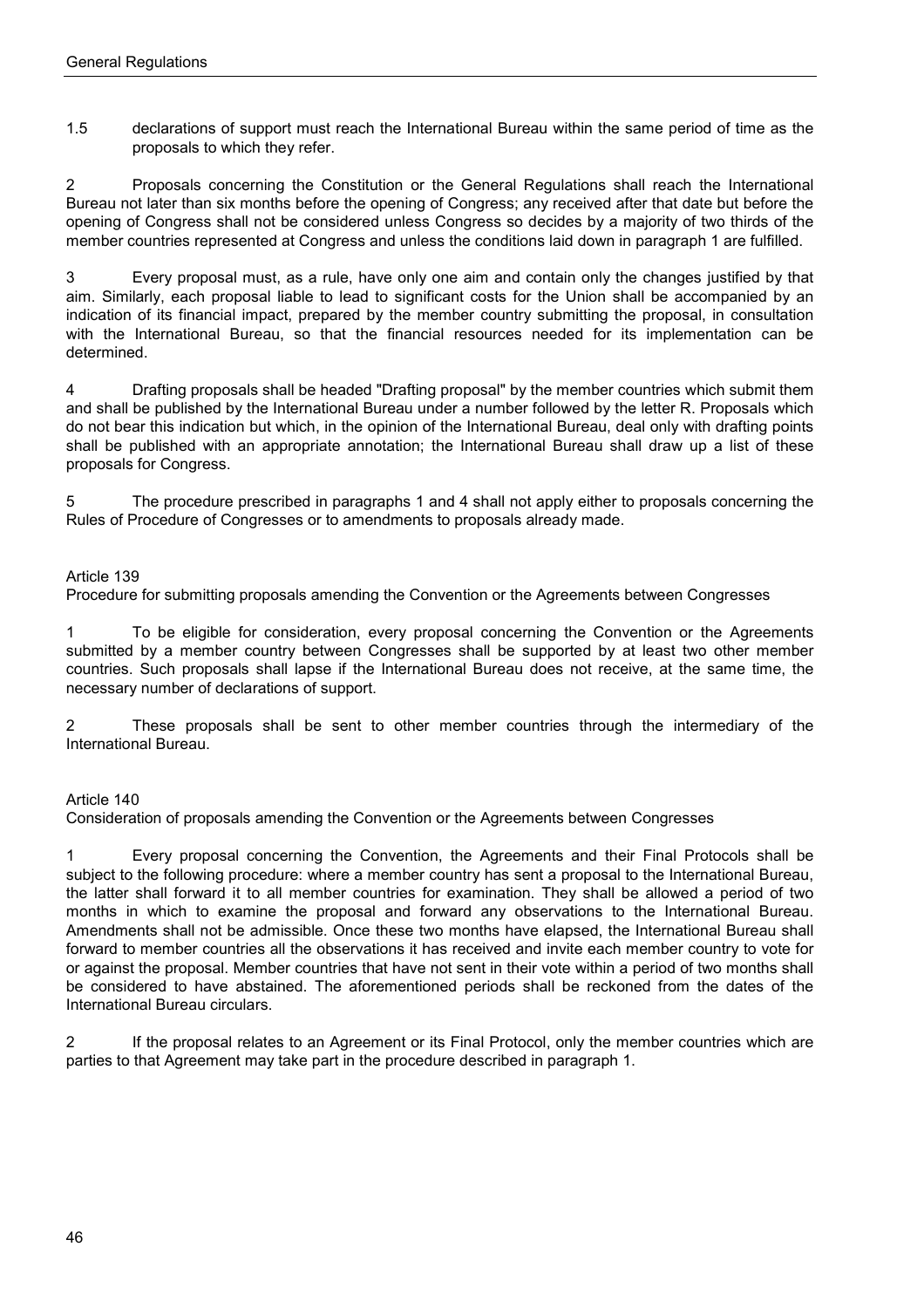Procedure for submitting proposals to the Postal Operations Council concerning the preparation of new Regulations in the light of decisions taken by Congress

1 The Regulations of the Universal Postal Convention and the Postal Payment Services Agreement shall be drawn up by the Postal Operations Council in the light of the decisions taken by Congress.

2 Proposals that are consequential on proposed amendments to the Convention or Postal Payment Services Agreement should be submitted to the International Bureau simultaneously with the Congress proposals to which they relate. They may be submitted by a single member country without the support of other member countries. Such proposals shall be distributed to all member countries no later than one month prior to Congress.

3 Other proposals concerning the Regulations for consideration by the Postal Operations Council in its preparation of the new Regulations within the six months following Congress shall be submitted to the International Bureau at least two months before Congress.

4 Proposals concerning changes to the Regulations required as a result of Congress decisions that are submitted by member countries must reach the International Bureau no later than two months before the opening of the Postal Operations Council. Such proposals shall be distributed to all member countries and their designated operators no later than one month prior to the opening of the Postal Operations Council.

Article 142

Amendment of the Regulations by the Postal Operations Council

1 Proposals for amending the Regulations shall be dealt with by the Postal Operations Council.

2 No support by a member country shall be required for submitting any proposal to amend the Regulations.

3 Such a proposal shall not be considered unless the Postal Operations Council agrees to its urgent necessity.

#### Article 143

Notification of decisions adopted between Congresses (Const. 29; Gen. Regs 139, 140, 142)

1 Amendments made to the Convention, the Agreements and the Final Protocols to those Acts shall be sanctioned by notification thereof to the Governments of member countries by the Director General of the International Bureau.

2 Amendments made to the Regulations and their Final Protocols by the Postal Operations Council shall be communicated to member countries and their designated operators by the International Bureau. The same shall apply to the interpretations referred to in article 38.3.2 of the Convention and in the corresponding provisions of the Agreements.

#### Article 144

Entry into force of the Regulations and of the other decisions adopted between Congresses

1 The Regulations shall come into force on the same date and shall have the same duration as the Acts laid down by Congress.

2 Subject to the provisions of paragraph 1, decisions on amending the Acts of the Union which are adopted between Congresses shall not take effect until at least three months after their notification.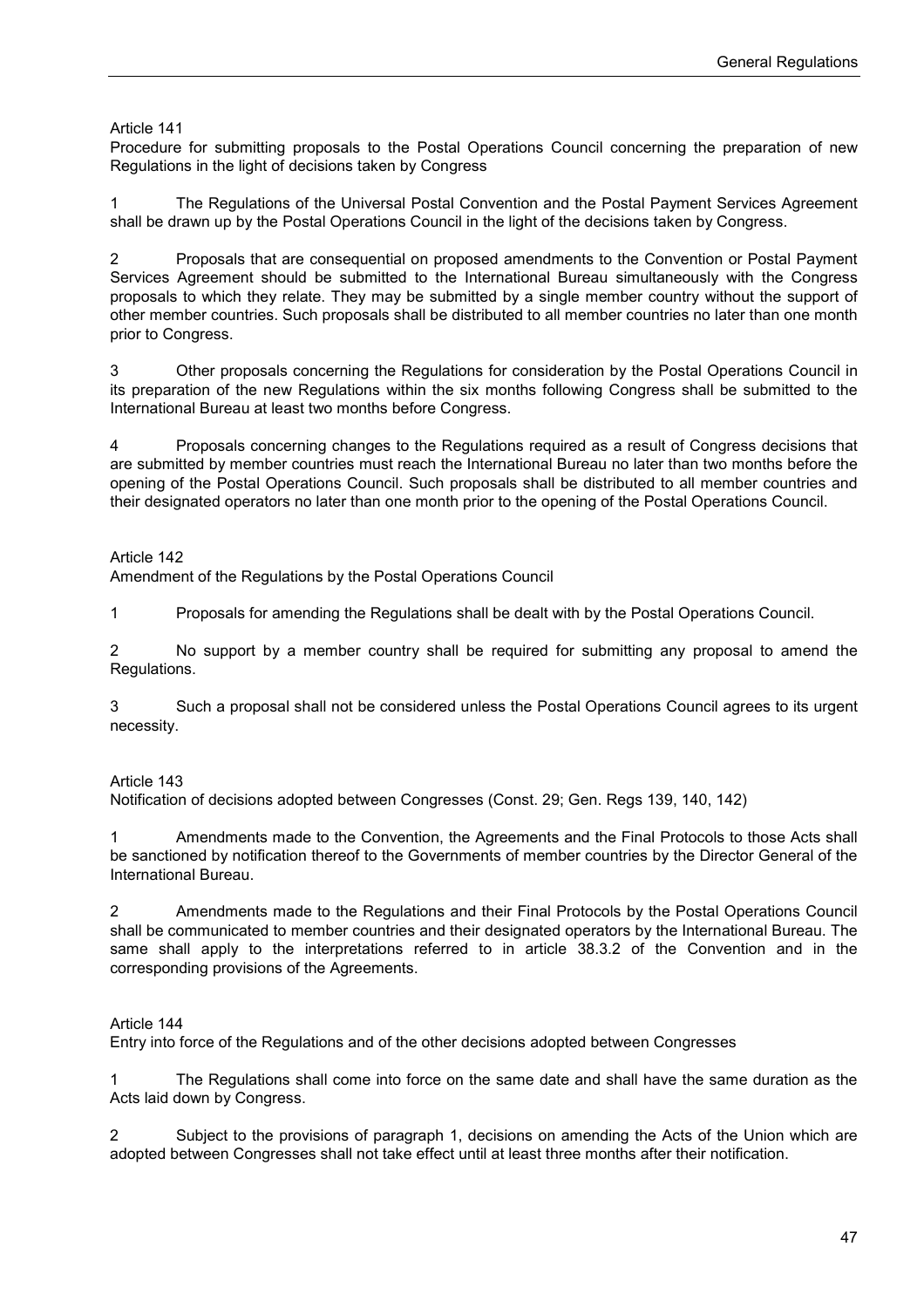# Chapter IV

# Finance

Article 145 Fixing of the expenditure of the Union (Const. 21)

1 Subject to the provisions of paragraphs 2 to 6, the annual expenditure relating to the activities of bodies of the Union may not exceed **37,235,000 Swiss francs for the years 2013 to 2016**.

2 The expenditure relating to the convening of the next Congress (travelling expenses of the secretariat, transport charges, cost of installing simultaneous interpretation equipment, cost of reproducing documents during the Congress, etc.) shall not exceed the limit of 2,900,000 Swiss francs.

3 The Council of Administration shall be authorized to exceed the limits laid down in paragraphs 1 and 2 to take account of increases in salary scales, pension contributions or allowances, including post adjustments, approved by the United Nations for application to its staff working in Geneva.

4 The Council of Administration shall also be authorized to adjust, each year, the amount of expenditure other than that relating to staff on the basis of the Swiss consumer price index.

5 Notwithstanding paragraph 1, the Council of Administration, or in case of extreme urgency, the Director General, may authorize the prescribed limits to be exceeded to meet the cost of major and unforeseen repairs to the International Bureau building, provided however that the amount of the increase does not exceed 125,000 Swiss francs per annum.

6 If the credits authorized in paragraphs 1 and 2 prove inadequate to ensure the smooth running of the Union, these limits may only be exceeded with the approval of the majority of the member countries of the Union. Any consultation shall include a complete description of the facts justifying such a request.

#### Article 146

Regulation of member countries' contributions

1 Countries which accede to the Union or are admitted to the status of members of the Union as well as those which leave the Union shall pay their contributions for the whole of the year during which their admission or withdrawal becomes effective.

2 Member countries shall pay their contributions to the Union's annual expenditure in advance on the basis of the budget laid down by the Council of Administration. These contributions shall be paid not later than the first day of the financial year to which the budget refers. After that date, the sums due shall be chargeable with interest in favour of the Union at the rate of 6% per annum from the fourth month.

3 Where the arrears of mandatory contributions, not including interest, owed to the Union by a member country are equal to or more than the amount of the contributions of that member country for the preceding two financial years, such member country may irrevocably assign to the Union all or part of the credits owed it by other member countries, in accordance with the arrangements laid down by the Council of Administration. The conditions of this assignment of credit shall be determined by agreement reached between the member country, its debtors/creditors and the Union.

4 A member country which, for legal or other reasons, cannot make such an assignment must undertake to conclude a schedule for the amortization of its arrears.

5 Other than in exceptional circumstances, recovery of arrears of mandatory contributions owed to the Union may not extend over more than ten years.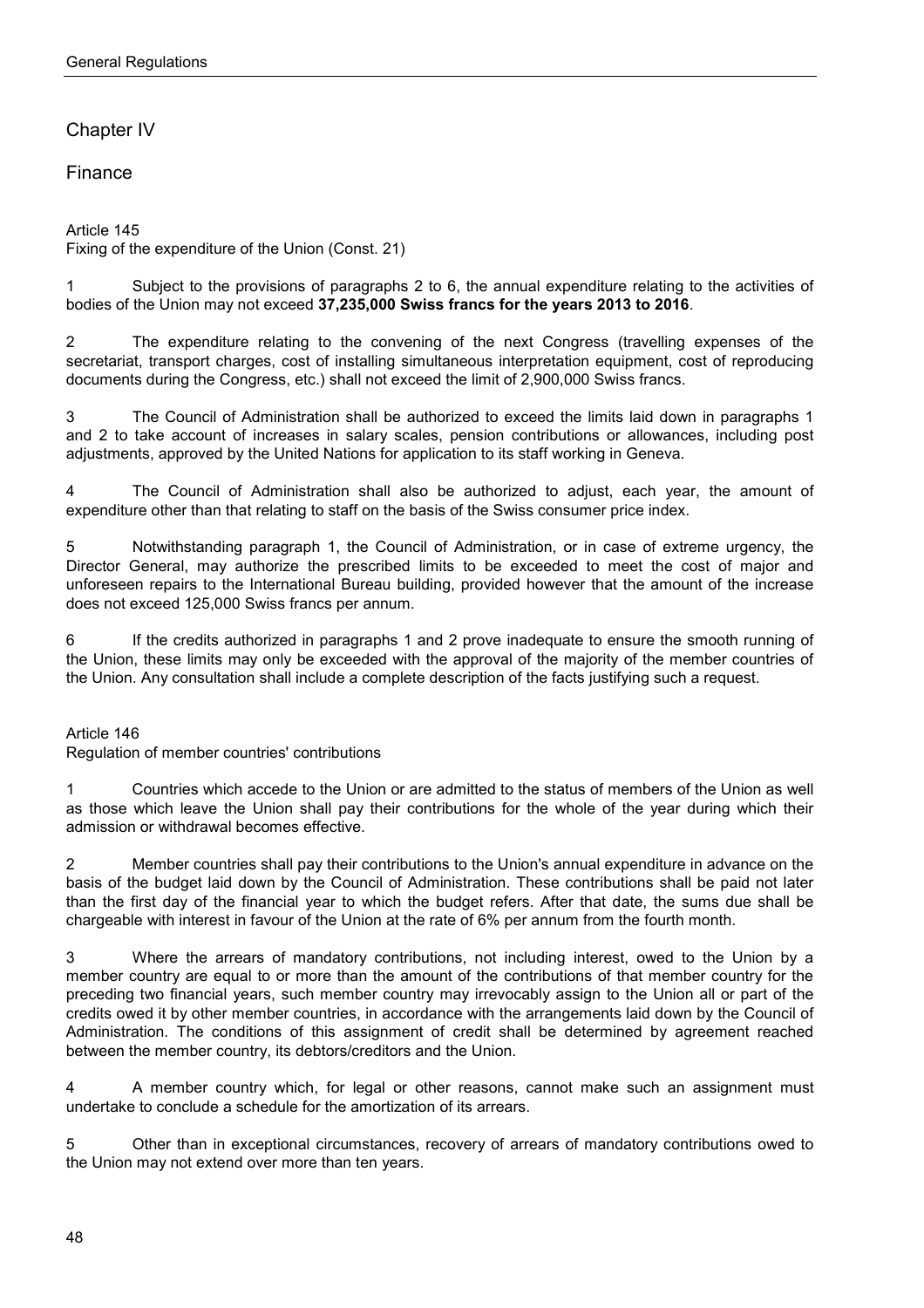6 In exceptional circumstances, the Council of Administration may release a member country from all or part of the interest owed if that country has paid the full capital amount of its debts in arrears.

7 A member country may also be released, within the framework of an amortization schedule approved by the Council of Administration for its accounts in arrears, from all or part of the interest accumulated or to accrue; such release shall, however, be subject to the full and punctual execution of the amortization schedule within an agreed period of ten years at most.

8 The provisions under paragraphs 3 to 7 apply by analogy to the translation costs billed by the International Bureau to member countries belonging to the language groups.

#### Article 147 Shortfalls in financing

1 A Reserve Fund shall be established with the Union to cover shortfalls in financing. Its amount shall be fixed by the Council of Administration. The Fund shall be maintained primarily from budget surpluses, and may also be used to balance the budget or reduce the amount of member countries' contributions.

2 In case of temporary shortfalls in Union financing, the Government of the Swiss Confederation shall make the necessary short-term advances to the Union, on conditions fixed by mutual agreement.

Article 148

Supervision of book-keeping and accounting

1 The Government of the Swiss Confederation shall supervise, without charge, the book-keeping and accounting of the International Bureau within the limits of the credits fixed by Congress.

Article 149 Automatic sanctions

1 Any member country unable to make the assignment provided for in article 146.3 and which does not agree to submit to an amortization schedule proposed by the International Bureau in accordance with article 146.4, or which does not comply with such a schedule shall automatically lose its right to vote at Congress and at meetings of the Council of Administration and the Postal Operations Council and shall no longer be eligible for membership of these two Councils.

2 Automatic sanctions shall be lifted as a matter of course and with immediate effect as soon as the member country concerned has paid its arrears of mandatory contributions owed to the Union, in capital and interest, or has agreed to submit to a schedule for the amortization of the arrears.

Article 150

Contribution classes (Const. 21; Gen. Regs 131, 145, 146, 147 and 148)

1 Member countries shall contribute to defraying Union expenses according to the contribution class to which they belong. These classes shall be the following:

- class of 50 units;
- class of 45 units;
- class of 40 units;
- class of 35 units;
- class of 30 units;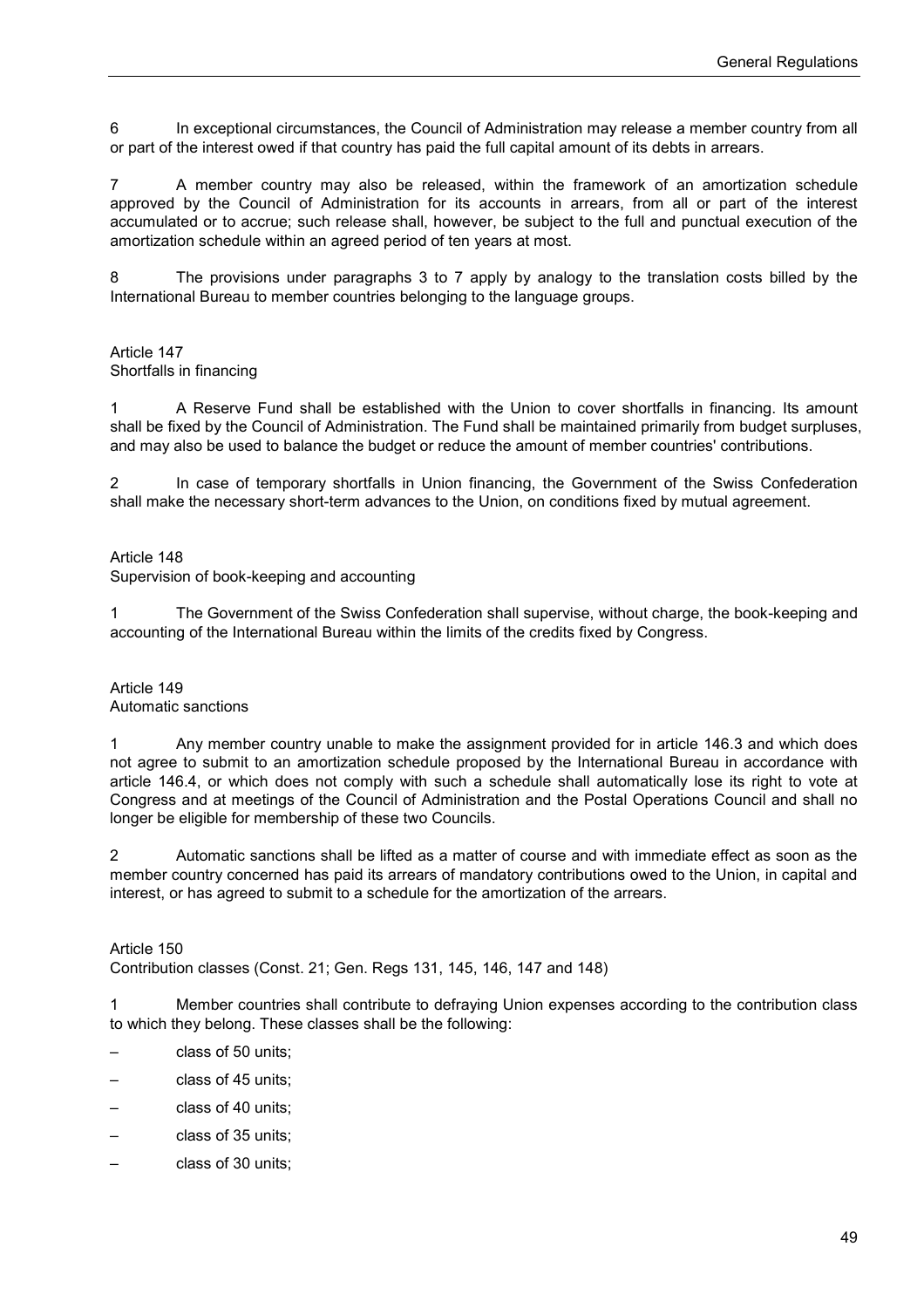- class of 25 units;
- class of 20 units;
- class of 15 units;
- class of 10 units;
- class of 5 units;
- class of 3 units;
- class of 1 unit;
- class of 0.5 unit, reserved for the least advanced countries as listed by the United Nations and for other countries designated by the Council of Administration.

2 Notwithstanding the contribution classes listed in paragraph 1, any member country may elect to contribute a higher number of units than that corresponding to the contribution class to which it belongs, for a minimum term equivalent to the period between Congresses. The announcement of a change shall be made at the latest at Congress. At the end of the period between Congresses, the member country shall return automatically to its original number of contribution units unless it decides to maintain its contribution of a higher number of units. The payment of additional contributions will increase the expenditure accordingly.

3 Member countries shall be included in one of the above-mentioned contribution classes upon their admission or accession to the Union, in accordance with the procedure laid down in article 21.4 of the Constitution.

4 Member countries may subsequently be placed in a lower contribution class, on condition that the request for this change is sent the International Bureau at least two months before the opening of Congress. Congress shall give a non-binding opinion on these requests for a change in contribution class. The member country shall be free to decide whether to follow the opinion of Congress. The final decision of the member country shall be transmitted to the International Bureau Secretariat before the end of Congress. This change request shall take effect on the date of the entry into force of the financial provisions drawn up by Congress. Member countries that have not made known their wish to change contribution class within the required time shall remain in the class to which they belonged up to that time.

5 Member countries may not insist on being lowered more than one class at a time.

6 Nevertheless, in exceptional circumstances such as natural disasters necessitating international aid programmes, the Council of Administration may authorize a temporary reduction in contribution class once between two Congresses when so requested by a member country if the said member establishes that it can no longer maintain its contribution at the class originally chosen. In the same circumstances, the Council of Administration may also authorize a temporary reduction for the non-least developed countries already in the class of 1 unit by placing them in the class of 0.5 unit.

7 The temporary reduction in contribution class in application of paragraph 6 may be authorized by the Council of Administration for a maximum period of two years or up to the next Congress, whichever is earlier. On expiry of the specified period, the country concerned shall automatically revert to its original contribution class.

8 Notwithstanding paragraphs 4 and 5, changes to a higher class shall not be subject to any restriction.

## Article 151

Payment for supplies from the International Bureau (Gen. Regs 134)

1 Supplies provided by the International Bureau to member countries and their designated operators against payment shall be paid for in the shortest possible time and at the latest within six months from the first day of the month following that in which the account is sent by the Bureau. After that period the sums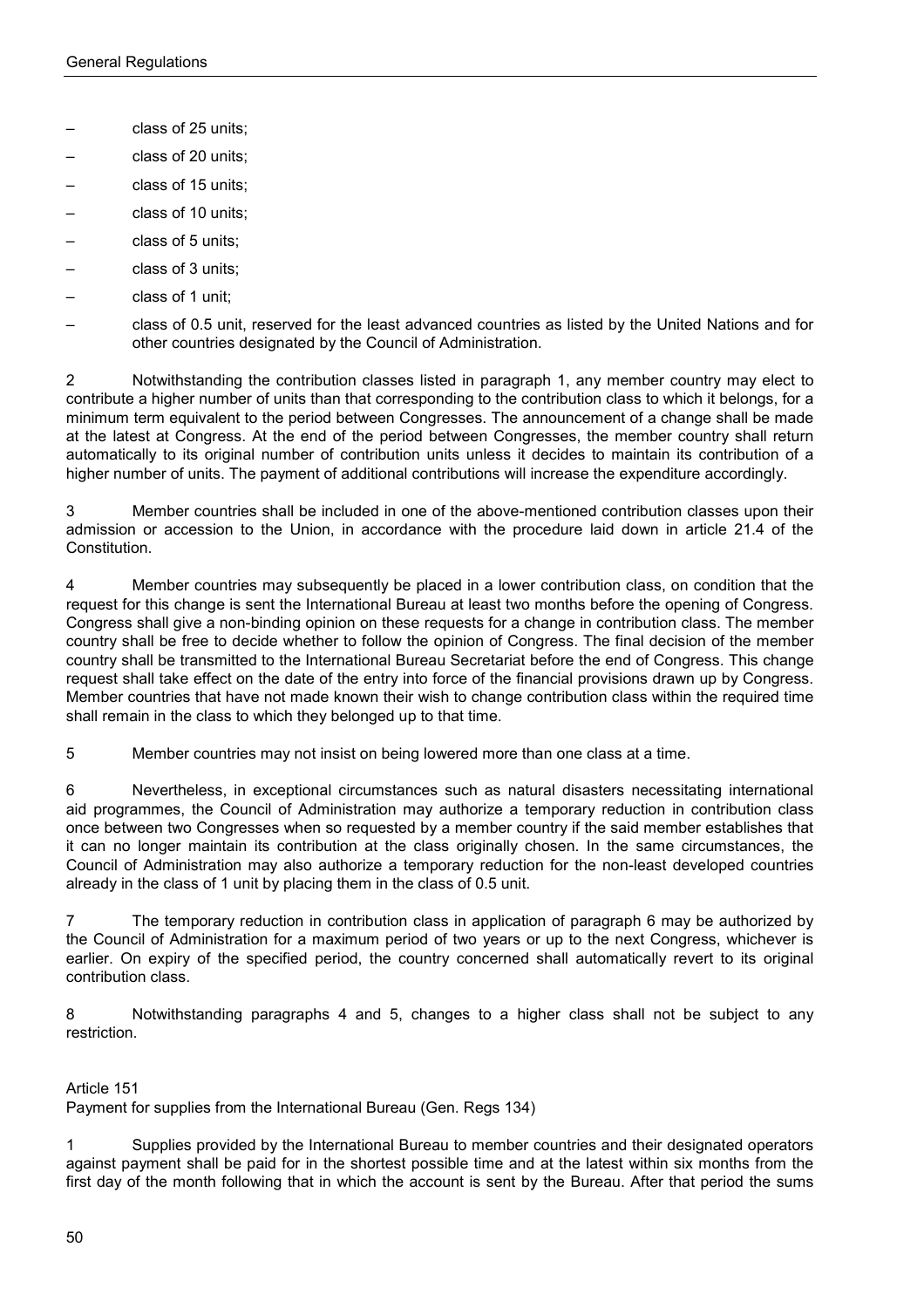due shall be chargeable with interest in favour of the Union at the rate of 5% per annum reckoned from the date of expiry of that period.

#### **Article 152**

**Organization of user-funded subsidiary bodies**

**1 Subject to the approval of the Council of Administration, the POC may establish a number of user-funded subsidiary bodies, funded by voluntary means, in order to organize operational, commercial, technical and economic activities which fall within its competence under article 18 of the Constitution, but which may not be financed by the regular budget.** 

**2 Upon the creation of such a body under the POC, the POC shall decide on the basic framework of the statutes of the body, taking due consideration of the fundamental rules and principles of the UPU as an intergovernmental organization, and shall submit it to the CA for approval. The basic framework shall include the following elements:** 

- **2.1 the mandate;**
- **2.2 the constituency, including the categories of members participating;**
- **2.3 decision-making rules, including its internal structure and its relationship with other UPU bodies;**
- **2.4 voting and representation principles;**
- **2.5 financing (subscription, usage fees, etc.);**
- **2.6 composition of secretariat and management structure.**

**3 Each user-funded subsidiary body shall organize its activities in an autonomous manner within the basic framework decided by the POC and approved by the CA, and shall prepare an annual report on its activities for approval by the POC.** 

**4 The Council of Administration shall establish the rules concerning support costs that userfunded subsidiary bodies should contribute to the regular budget, and shall publish them in the UPU Financial Regulations.** 

**5 The Director General of the International Bureau shall administer the secretariat of the userfunded subsidiary bodies in accordance with the Staff Rules and Regulations, approved by the CA, applicable to the staff recruited for the user-funded subsidiary bodies. The secretariat of the subsidiary bodies shall be an integral part of the International Bureau.** 

**6 Information concerning user-funded subsidiary bodies established in accordance with this article shall be reported to Congress following their establishment.**

Chapter V

Arbitration

Article 153 Arbitration procedure (Const. 32)

1 If a dispute has to be settled by arbitration **between member countries, each member country must advise the other party in writing of the subject of the dispute and inform it, by means of a notice to initiate arbitration, that it wishes to initiate arbitration.**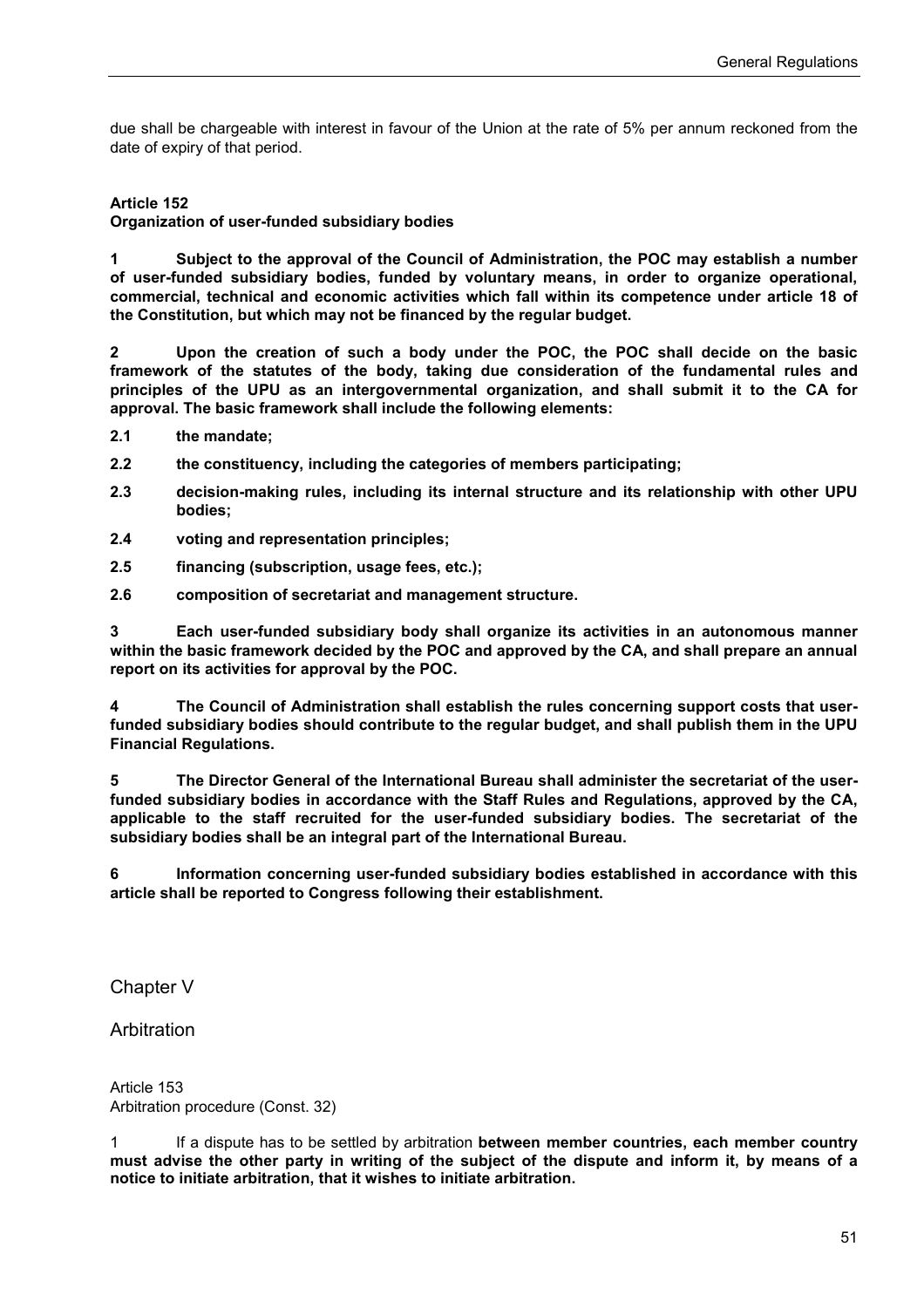2 **If the dispute concerns questions of an operational or technical nature, each member country may ask its designated operator to act in accordance with the procedure provided for in the following paragraphs and delegate such power to its operator. The member country concerned shall be informed of the progress of the proceedings and of the result. The respective member countries or designated operators shall hereafter be referred to as "parties to the arbitration".**

3 The parties to the **arbitration shall appoint either one or three arbitrators**.

4 **Where the parties to the arbitration choose to appoint three arbitrators, each party shall, in accordance with paragraph 2, select a member country or designated operator not directly involved in the dispute, to act as an arbitrator. When several member countries and/or designated operators make common cause, they shall count only as a single party for the purposes of these provisions.**

5 **Where the parties agree to the appointment of three arbitrators, the third arbitrator shall be jointly agreed upon by the parties and shall not need to be from a member country or designated operator.**

6 If the dispute concerns one of the Agreements, the arbitrators may be appointed only from among the member countries that are parties to that Agreement.

7 **The parties to the arbitration may jointly agree to appoint a single arbitrator, who shall not need to be from a member country or designated operator.**

**8 If one or both parties to the arbitration do not, within a period of three months from the date of the notice to initiate arbitration, appoint an arbitrator or arbitrators the International Bureau shall, if so requested, itself call upon the defaulting member country to appoint an arbitrator, or shall itself appoint one automatically. The International Bureau will not be involved in the deliberations unless otherwise mutually requested by the parties.**

**9 The parties to the arbitration may mutually agree to reconcile the dispute at any time before a ruling is delivered by the arbitrator or arbitrators. Notice of any withdrawal must be submitted in writing to the International Bureau within 10 days of the parties reaching such agreement. Where the parties agree to withdraw from the arbitration process, the arbitrator or arbitrators shall lose their authority to decide the matter.**

**10 The arbitrator or arbitrators shall be required to make a decision on the dispute based on the facts and evidence before them. All information regarding the dispute must be notified to both parties and the arbitrator or arbitrators.**

**11 The decision of the arbitrator or arbitrators shall be taken by a majority of votes, and notified to the International Bureau and the parties within six months of the date of the notice to initiate arbitration.**

**12 The arbitration proceedings shall be confidential, and only a brief description of the dispute and the decision shall be advised in writing to the International Bureau within 10 days of the decision being delivered to the parties.**

**13 The decision of the arbitrator or arbitrators shall be final and binding on the parties and not subject to appeal.**

**14 The parties to the arbitration shall implement the decision of the arbitrator or arbitrators without delay. Where a designated operator is delegated power by its member country to initiate and adhere to the arbitration procedure, the member country shall be responsible for ensuring that the designated operator implements the decision of the arbitrator or arbitrators.**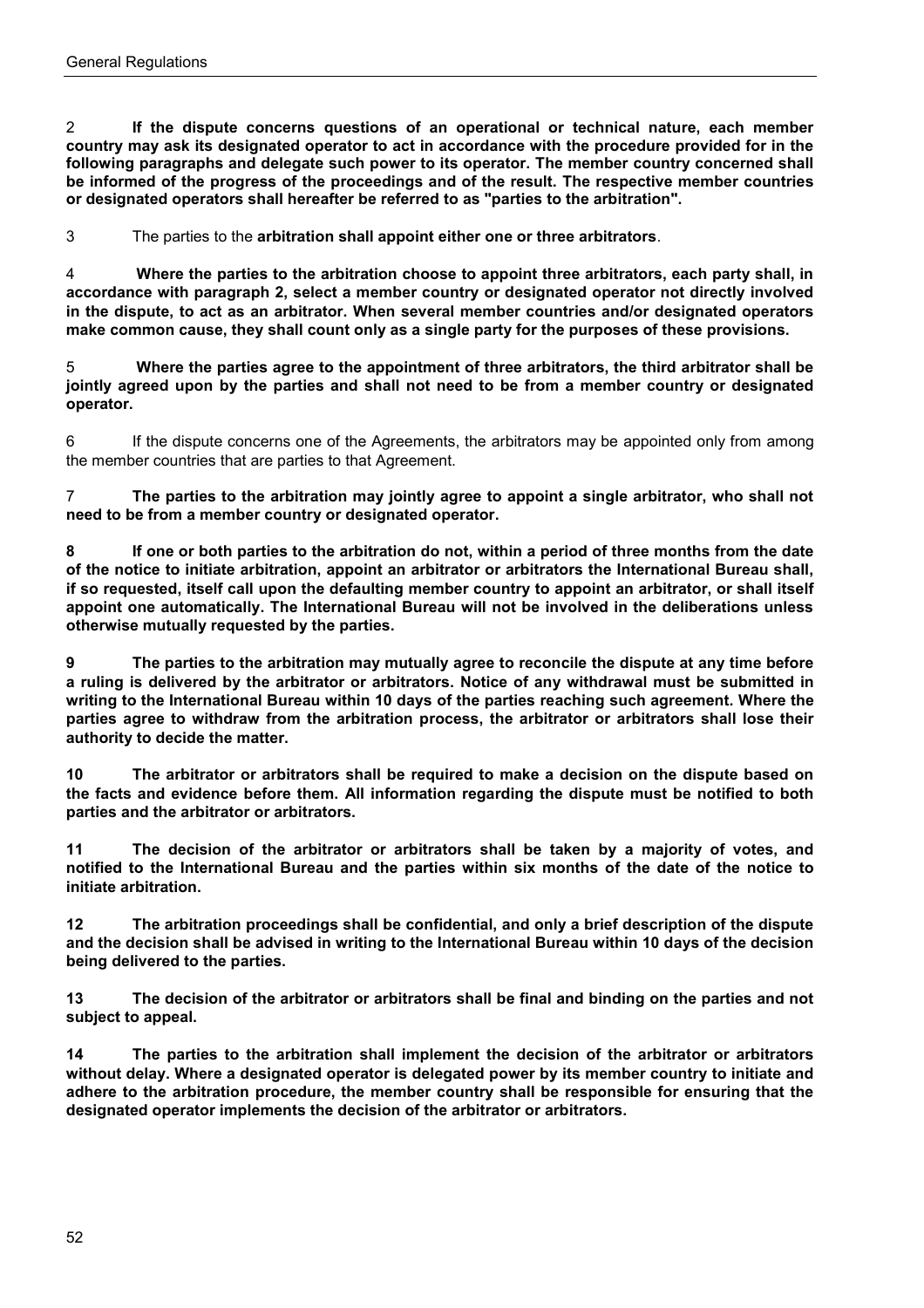# Chapter VI

Use of languages within the Union

#### Article 154

Working languages of the International Bureau

1 The working languages of the International Bureau shall be French and English.

#### Article 155

Languages used for documentation, for debates and for official correspondence

1 In the documentation published by the Union, the French, English, Arabic and Spanish languages shall be used. The Chinese, German, Portuguese and Russian languages shall also be used, provided that only the most important basic documentation is produced in these languages. Other languages may also be used on condition that the member countries which have made the request bear all of the costs involved.

2 The member country or countries which have requested the use of a language other than the official language constitute a language group.

3 Documentation shall be published by the International Bureau in the official language and in the languages of the other duly constituted language groups, either directly or through the intermediary of the regional offices of those groups in conformity with the procedures agreed with the International Bureau. Publication in the different languages shall be effected in accordance with a common standard.

4 Documentation published directly by the International Bureau shall, as far as possible, be distributed simultaneously in the different languages requested.

5 Correspondence between the member countries or their designated operators of member countries and the International Bureau and between the latter and outside entities may be exchanged in any language for which the International Bureau has available a translation service.

6 The costs of translation into any language, including those resulting from the application of paragraph 5, shall be borne by the language group which has asked for that language. The member countries using the official language shall pay, in respect of the translation of non-official documents, a lump-sum contribution, the amount of which per contribution unit shall be the same as that borne by the member countries using the other International Bureau working language. All other costs involved in the supply of documents shall be borne by the Union. The ceiling of the costs to be borne by the Union for the production of documents in Chinese, German, Portuguese and Russian shall be fixed by a Congress resolution.

7 The costs to be borne by a language group shall be divided among the members of that group in proportion to their contributions to the expenses of the Union. These costs may be divided among the members of the language group according to another system, provided that the member countries concerned agree to it and inform the International Bureau of their decision through the intermediary of the spokesman of the group.

8 The International Bureau shall give effect to any change in the choice of language requested by a member country after a period which shall not exceed two years.

9 For the discussions at meetings of the Union's bodies, the French, English, Spanish**,** Russian **and Arabic** languages shall be admissible, by means of a system of interpretation – with or without electronic equipment – the choice being left to the judgment of the organizers of the meeting after consultation with the Director General of the International Bureau and the member countries concerned.

10 Other languages shall likewise be admissible for the discussions and meetings mentioned in paragraph 9.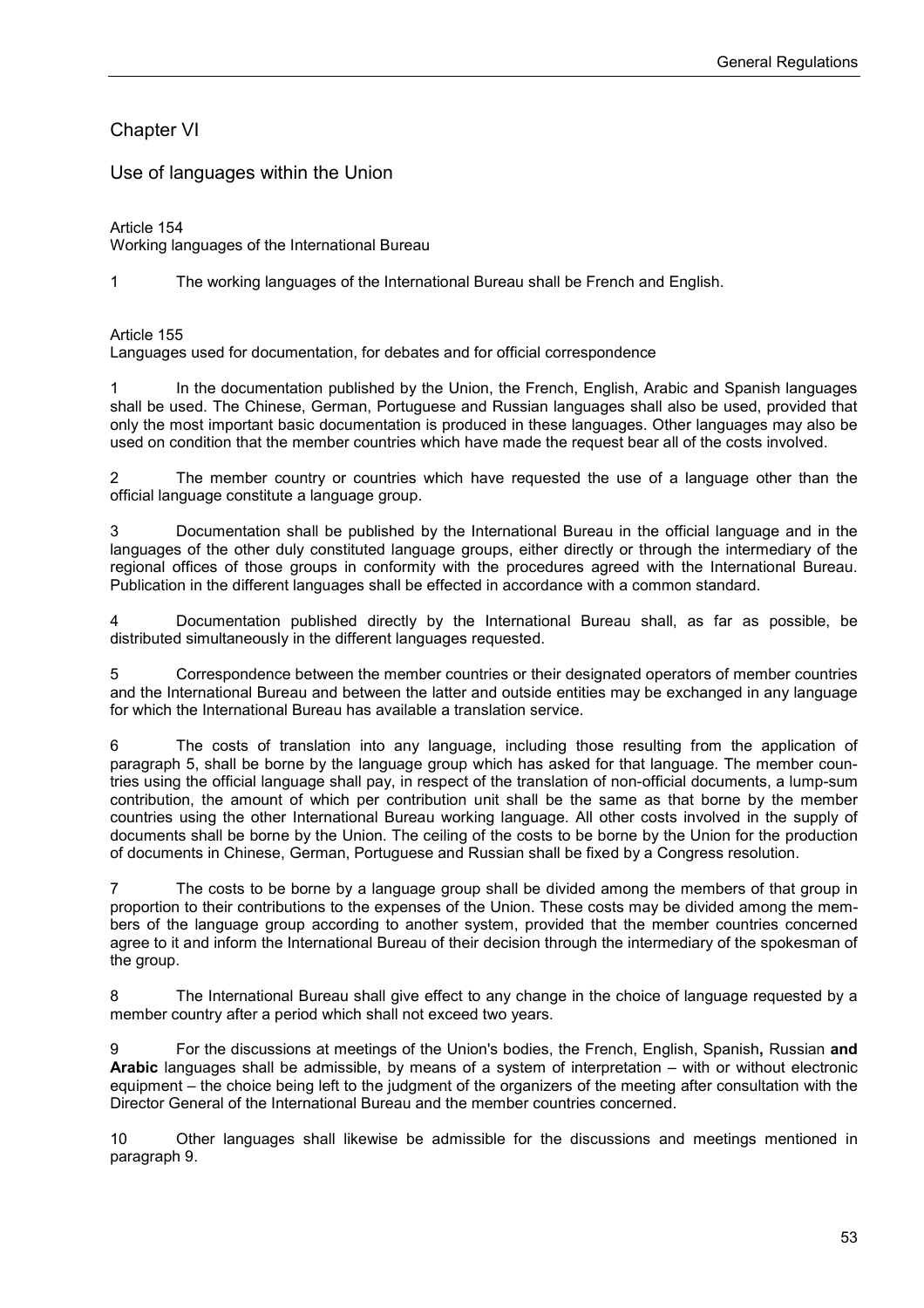11 Delegations using other languages shall arrange for simultaneous interpretation into one of the languages mentioned in paragraph 9, either by the system indicated in the same paragraph, when the necessary technical modifications can be made, or by individual interpreters.

12 The costs of the interpretation services shall be shared among the member countries using the same language in proportion to their contributions to the expenses of the Union. However, the costs of installing and maintaining the technical equipment shall be borne by the Union.

13 Member countries and/or their designated operators may come to an understanding about the language to be used for official correspondence in their relations with one another. In the absence of such an understanding, the language to be used shall be French.

Chapter VII

Final provisions

#### Article 156

Conditions for approval of proposals concerning the General Regulations

1 To become effective, proposals submitted to Congress relating to these General Regulations shall be approved by a majority of the member countries represented at Congress and having the right to vote. At least two thirds of the member countries of the Union having the right to vote shall be present at the time of voting.

Article 157

Proposals concerning the Agreements with the United Nations (Const 9)

1 The conditions of approval referred to in article 156 shall apply equally to proposals designed to amend the Agreements concluded between the Universal Postal Union and the United Nations, in so far as those Agreements do not lay down conditions for the amendment of the provisions they contain.

Article 158

Amendment, entry into force and duration of the General Regulations

1 Amendments adopted by a Congress shall form the subject of an additional protocol and, unless that Congress decides otherwise, shall enter into force at the same time as the Acts renewed in the course of the same Congress.

2 These General Regulations shall come into force on **1 January 2014** and shall remain in force for an indefinite period.

In witness whereof the plenipotentiaries of the Governments of the member countries have signed these General Regulations in a single original which shall be deposited with the Director General of the International Bureau. A copy thereof shall be delivered to each party by the International Bureau of the Universal Postal Union.

Done at **Doha, 11 October 2012**

*See signatures below.*